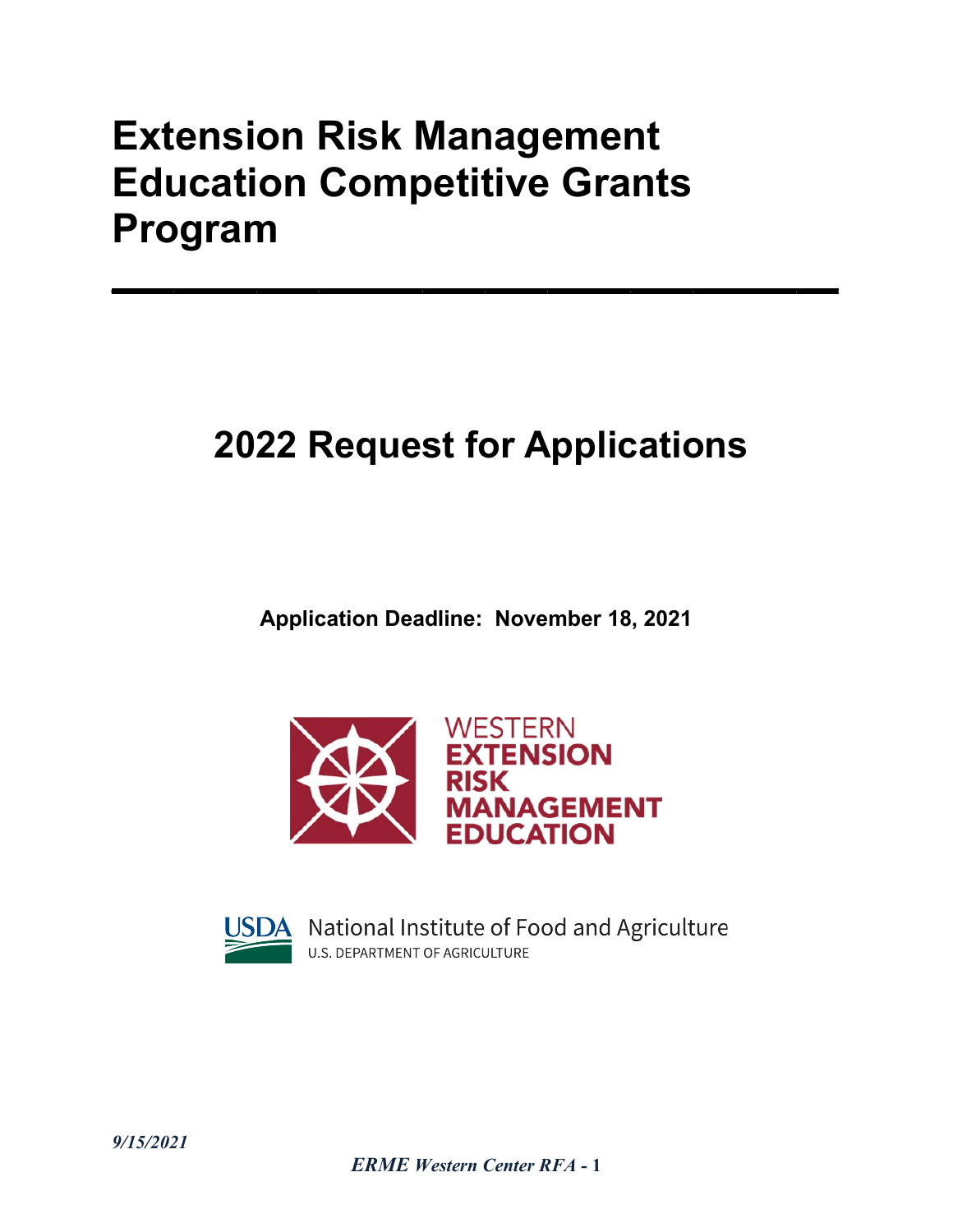# **WESTERN EXTENSION RISK MANAGEMENT EDUCATION CENTER**

# **REQUEST FOR APPLICATIONS**

# **FUNDING OPPORTUNITY TITLE: EXTENSION RISK MANAGEMENT EDUCATION COMPETITIVE GRANTS PROGRAM**

# **ANNOUNCEMENT TYPE: Request for Applications (RFA)**

**Dates:** Applications must be submitted to Extension Risk Management's Results Verification System (RVS) website by 5:00:59 PM (Pacific Standard Time) on November 18, 2021. Applications received after this deadline will not be considered for funding.

**Summary:** The four regional Extension Risk Management Education (ERME) Centers request applications for the Extension Risk Management Education Competitive Grants Program. This announcement seeks applications from eligible organizations with a demonstrated capacity to develop and deliver results/outcome-based risk management education and training programs to agricultural producers and their families.

**Funding/Awards:** The four regional Extension Risk Management Education Centers expect to award grants through two program areas – Education Grants and Producers Underserved by Crop Insurance Grants. No award may exceed 18 months duration.

#### **Contents of this Announcement:**

- I. Funding Opportunity Description
- II. Award Information
- III. Eligibility Information
- IV. Application and Submission Information
- V. Application Review Information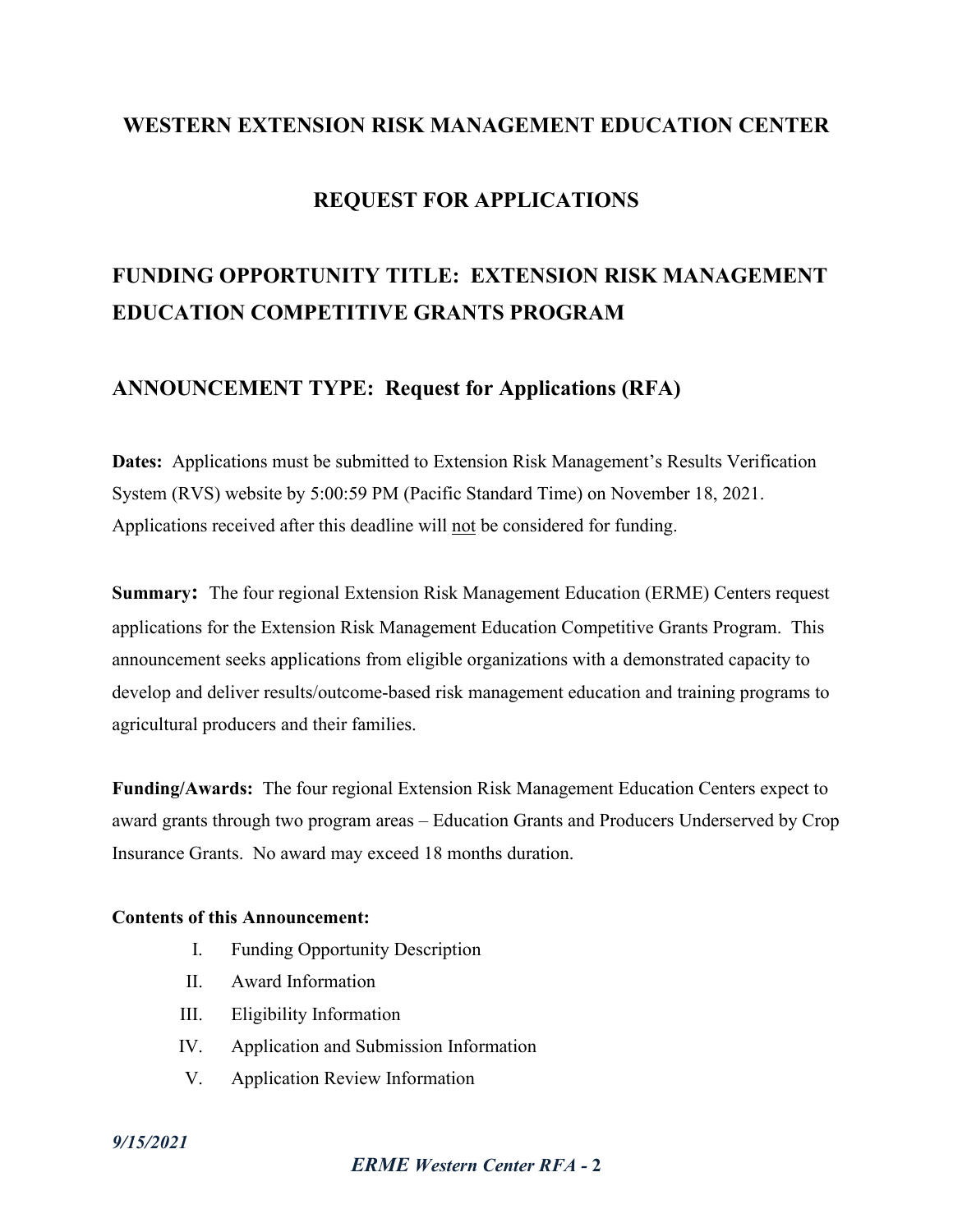- VI. Award Administration Information
- VII. Program Contacts
- VIII. Appendix A
- IX. Appendix B

#### **I. Funding Opportunity Description**

#### **A. Legislative Authority and Background**

The Agricultural Risk Protection Act (ARPA) of 2000, Public Law 106-224 authorized the Secretary of USDA, acting through the National Institute of Food and Agriculture (the successor agency to CSREES – the Cooperative State Research, Education, and Extension Service), herein referred to as NIFA, to carry out the program Partnerships for Risk Management Education. Under this authority NIFA partners with four regional Extension Risk Management Education (ERME) Centers to carry out a national competitive grants program in Risk Management Education to educate agricultural producers about the full range of risk management activities. Community-based organizations, higher education institutions and eligible tribal entities can play a critical role with training that provides decision tools, practices, and other risk management strategies that producers can adopt to improve their economic viability.

The authorizing language has been amended through successive legislation, namely the 2008 Farm Bill (P.L. 110-246), the 2014 Farm Bill (P.L. 113-79), and the 2018 Farm Bill (P.L. 115-334). As amended, the language describes the purpose as "educating agricultural producers and providing technical assistance to agricultural producers on a full range of farm viability and risk management activities, including futures, options, agricultural trade options, crop insurance, business planning, enterprise analysis, transfer and succession planning, management coaching, market assessment, cash flow analysis, cash forward contracting, debt reduction, production diversification, farm resources risk reduction, farm financial benchmarking, conservation activities, and other risk management strategies."

Section 11125 of the *Agricultural Improvement Act of 2018* provides authority for the USDA NIFA to expand the Partnerships for Risk Management Education program to serve a new audience, defined as "producers that are underserved by the Federal crop insurance program established under this subtitle, as determined by the Corporation [the Federal Crop Insurance Corporation]." (See 7 U.S.C. § 1524(a)(3)(E) as amended). Implementing this expanded program through the existing ERME program provides an opportunity to serve this new audience and ensure integrity of the program, compliance with farm bill language and intent, and awarding of funds to the most highly qualified entities to deliver this work.

Section 11108 of the same Act provides further guidance on the definition of producers underserved by crop insurance by amending the definition of underserved states to include consideration on a crop-by-crop basis. In addition, the language specifically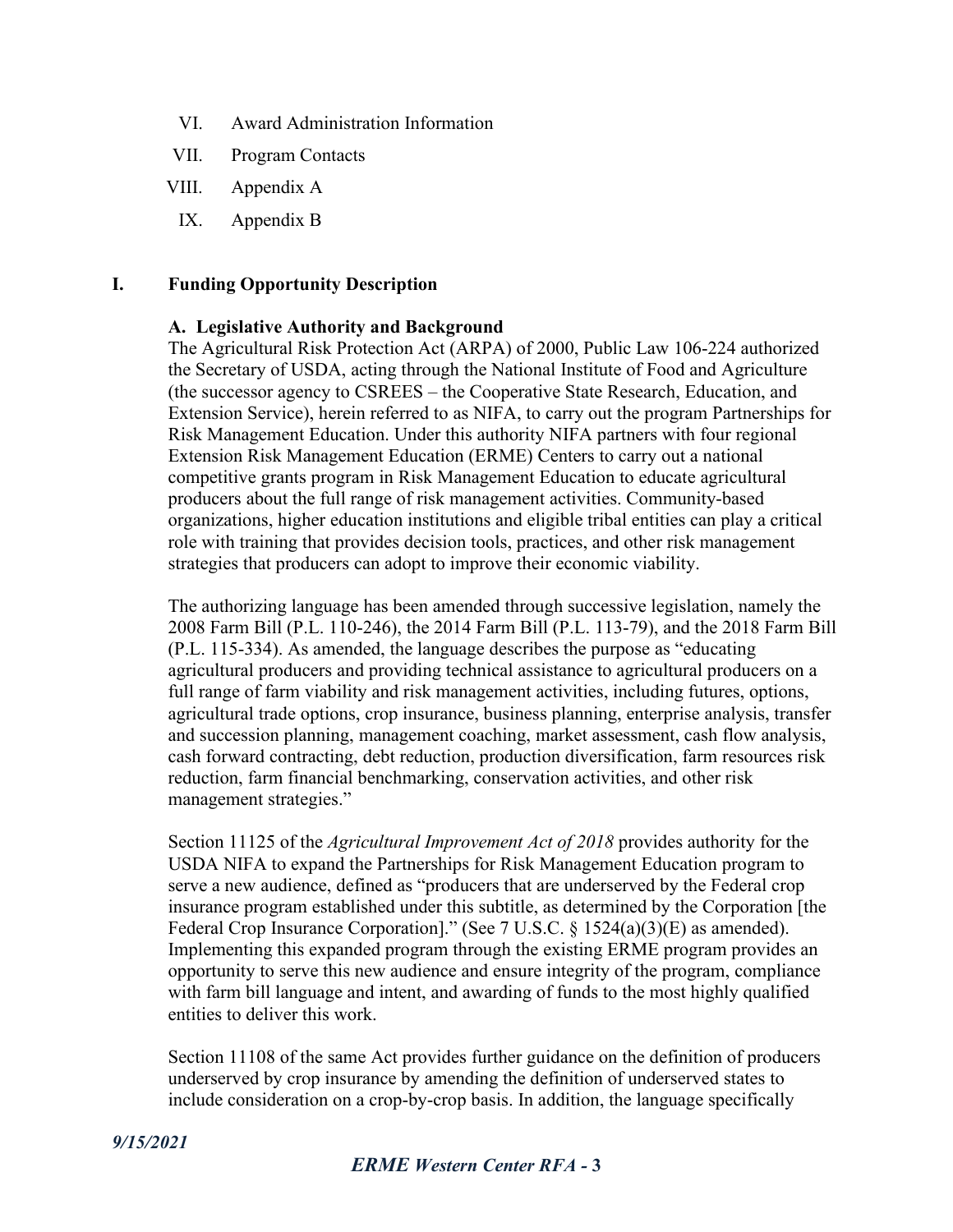defines an underserved producer (including a member of an Indian Tribe) to be an individual that is a beginning farmer or rancher, a veteran farmer or rancher, or a socially disadvantaged farmer or rancher. (See 7 U.S.C. § 1508(a)(7) as amended.) Further language in the Conference Report accompanying the legislation suggests Congressional intent to include users of dairy risk management policies or plans for coverage among the educational programs for underserved producers.

The language also places special emphasis on farm viability and risk management strategies (including farm financial benchmarking, business planning and technical assistance, market assessment, transfer and succession planning, and crop insurance participation), education, and outreach specifically targeted at:

- 1. beginning farmers or ranchers;
- 2. legal immigrant farmers or ranchers that are attempting to become established producers in the United States;
- 3. socially disadvantaged farmers or ranchers;
- 4. farmers or ranchers that
	- a. are preparing to retire;
	- b. are using transition strategies to help new farmers or ranchers get started;
	- c. are converting production and marketing systems to pursue new markets; and
- 5. producers that are underserved by the Federal crop insurance program established under this subchapter, as determined by the Corporation (the Federal Crop Insurance Corporation); and
- 6. veteran farmers or ranchers.

#### **B. Stakeholder Input**

The four regional ERME Centers welcome comments, suggestions and/or recommendations regarding this RFA from any interested party. These comments will be considered in the development of the next RFA for the Extension Risk Management Education Competitive Grants Program. Written stakeholder comments should be submitted to the ERME Center in their region.

#### **C. Making Application to More Than One Region**

Multi-regional projects are permitted, but an applicant seeking funding from more than one region must submit a separate application to each regional ERME Center for which their project is relevant. Letters of commitment must demonstrate a strong level of commitment and collaboration for the successful execution of a multi-regional project. Each ERME Center Review Panel will make the funding decision for the application submitted to their region independently of the other regions to which the application was submitted. Please read the Application Resources

[\(http://extensionrme.org/Resources.aspx#RVS\)](http://extensionrme.org/Resources.aspx#RVS) for guidance on applications being submitted to more than one region.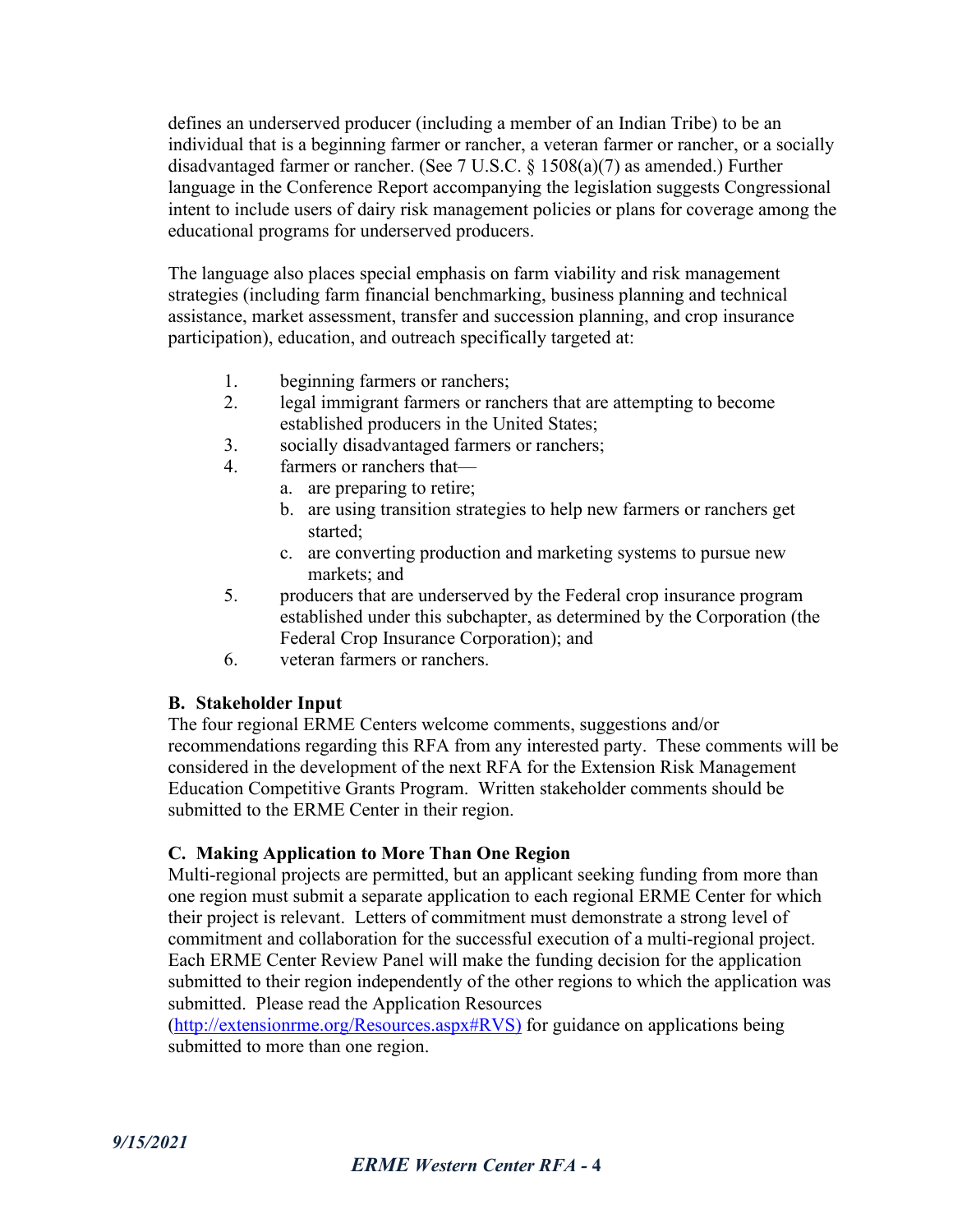#### **D. Purpose and Priorities**

The ERME program provides funding for results and outcome-based risk management education projects designed to help producers learn and use tools and approaches that can reduce the adverse effects of the uncertainties of weather, yields, prices, credit, government policies, global markets, and other factors, including human resources and legal issues – all of which may result in wide swings in farm income or threaten the economic viability of the farm or ranch. Applications must clearly identify what the risk management results and outcomes will be for producers and how they will improve their economic viability. Applications must also develop and use measurable outcome verification to evaluate the progress that participating producers make toward achieving the proposed risk management results.

#### **Extension Risk Management Education Aspirational Goals and Objectives**

Risk management involves taking a deliberate and knowledgeable approach to dealing with one or more of the five primary sources of agricultural risk. The ERME program aspires to enhance farm and ranch profitability and viability by enabling producers to successfully manage these risks. Any of the five sources of risk identified for your proposed educational programming should align with its corresponding aspirational goal:

| <b>Source of Risk</b>                                                                                                                                                                                                                                                                                                | <b>Aspirational Goals</b>                                                                                                                                                                                                                           |
|----------------------------------------------------------------------------------------------------------------------------------------------------------------------------------------------------------------------------------------------------------------------------------------------------------------------|-----------------------------------------------------------------------------------------------------------------------------------------------------------------------------------------------------------------------------------------------------|
| Production Risk - Any production-related<br>activity or event with a range of possible<br>outcomes which could limit ag producers'<br>ability to achieve their financial goals is a<br>production risk.                                                                                                              | Enhance understanding of yield variability,<br>insurance products, technology, diversification,<br>and management systems to control costs and<br>improve farm or ranch income.                                                                     |
| Marketing Risk - Marketing is the part of a<br>farm business that transforms production<br>activities into financial success. Marketing risk<br>is any market related activity or event that leads<br>to the variability of prices ag producers receive<br>for their products or pay for production inputs.          | Improve producer understanding and use of<br>commodity price risk management, product<br>(niche) marketing strategies, differentiated<br>(branding) marketing focus and relationship<br>marketing to enhance farm or ranch viability.               |
| Financial Risk - Financial risk encompasses<br>those risks that threaten the financial health of<br>the business, including: 1) Capital cost and<br>availability; 2) Ability to meet on-time cash<br>flow needs; 3) Ability to maintain and grow<br>equity; and 4) Ability to absorb short-term<br>financial shocks. | Grow farmer and rancher capacity to address<br>strategic business planning, production cost<br>management, recordkeeping analysis, asset<br>management and financial planning to enhance<br>cash flow, profitability, and financial<br>performance. |
| Legal Risk - Legal risk involves commitments<br>that have legal implications, such as production<br>activities that fail to take appropriate safety<br>precautions, marketing products which can<br>involve contract laws and human issues dealing<br>with employer/employee rules.                                  | Cultivate farmer and rancher ability to address<br>business organization, contracts, regulatory<br>policies, and liability issues to manage<br>businesses' legal risk exposure.                                                                     |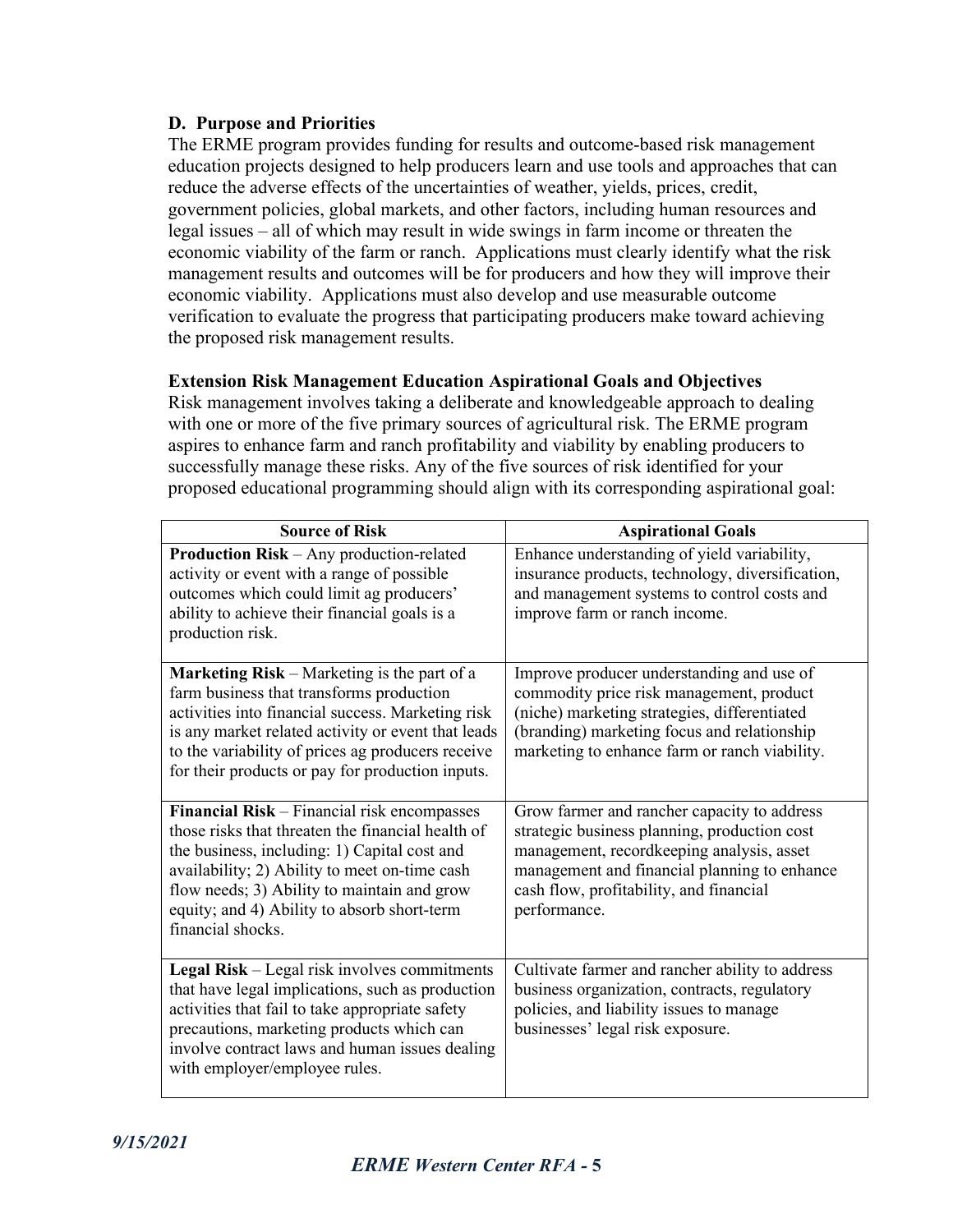| <b>Human Risk</b> – Human risk management is the  | Develop farmer and rancher understanding of   |
|---------------------------------------------------|-----------------------------------------------|
| ability to keep all people who are involved in    | employee recruitment, retention, and          |
| the business safe, satisfied, and productive such | management; internal and external business    |
| as: 1) Human health and well-being; 2) Family     | communication; business transition and farm   |
| and business relationships; 3) Employee           | safety systems to improve business and worker |
| management; and 4) Transition planning.           | success.                                      |
|                                                   |                                               |

Key objectives are to help producers understand the risks inherent in their operation, the methods and tools available to mitigate these risks, how to effectively use these methods and tools, and how to manage risk by implementing these methods and tools. Applications must articulate the primary source(s) of risk faced by their target audience and develop training activities that will help those producers take specific actions that generate measurable results from managing these risks.

Applications must achieve the objectives of the program by addressing one or more of the following risk management areas and topics:

- 1. Production Risk
	- a. Agri-tourism
	- b. Economic risks of new technologies
	- c. Insurance products
	- d. Product and enterprise diversification
	- e. Transition to new production systems
	- f. Water use decisions
- 2. Marketing Risk
	- a. Analysis of market fundamentals
	- b. Cash and futures pricing tools including commodities and inputs
	- c. Marketing plans and strategies
	- d. Branded, certified or identity preserved marketing
	- e. Direct marketing
	- f. Contract Production
- 3. Financial Risk
	- a. Alternative energy investments
	- b. Asset management including leasing, renting, and borrowing
	- c. Business and strategic planning
	- d. Cost of production and farm financial benchmarking
	- e. Economics of input decisions
	- f. Financial records and analysis
	- g. Value-added enterprises
- 4. Legal Risk
	- a. Federal and state farm programs
	- b. Contracts and leases
	- c. Environmental regulations
	- d. Food safety liability
	- e. Labor regulations
	- f. Personal and business liability

# *ERME Western Center RFA -* **6**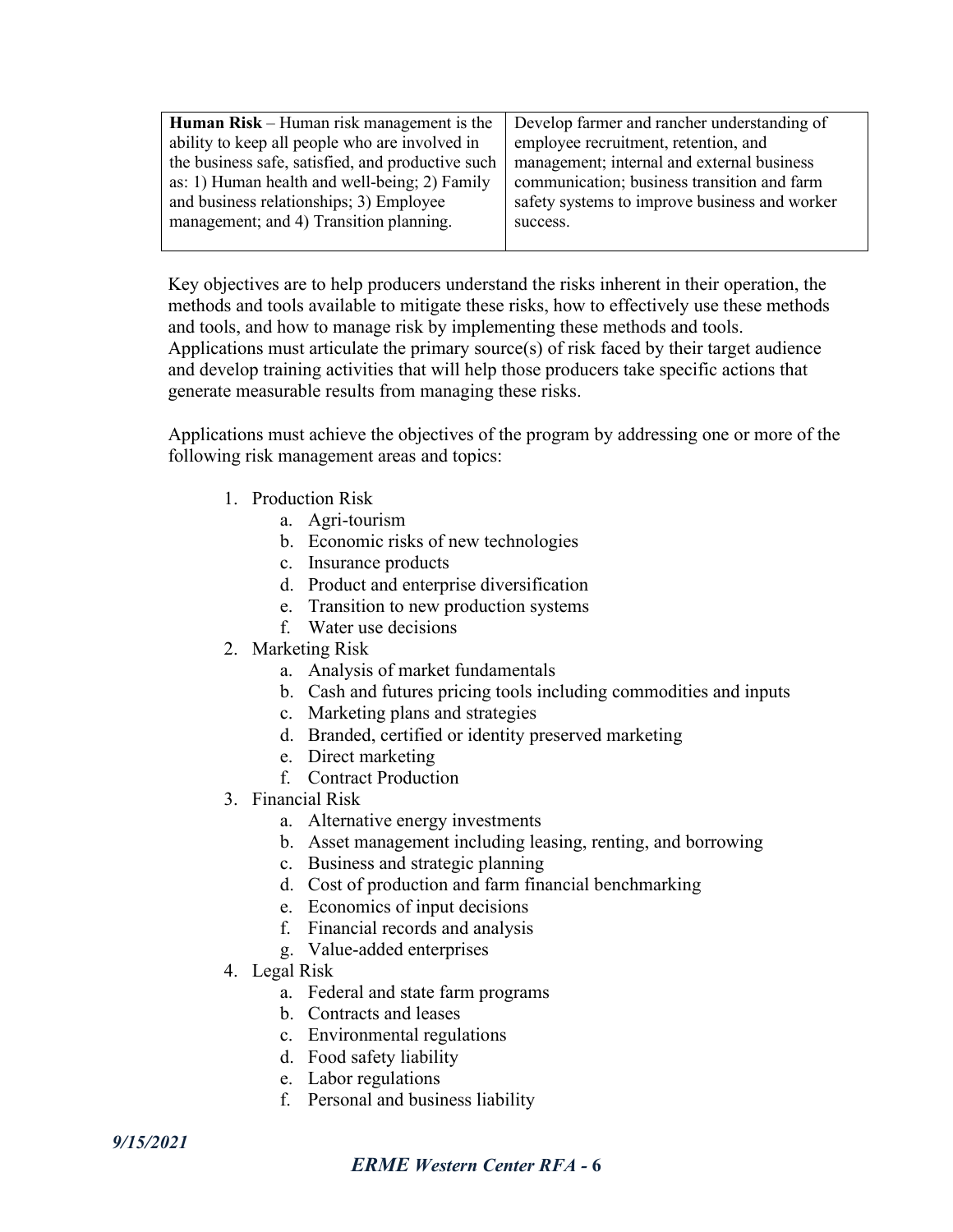- 5. Human Risk
	- a. Employee management and communication
	- b. Health, stress, and well being
	- c. Interpersonal, family and business relationships
	- d. Labor supply, recruitment, and retention
	- e. Transition and estate planning

#### **E. Program Area Description**

ERME is soliciting applications under the following program areas:

#### **1. Education Grants**

#### **a. Standard Education Projects**

The long-term goals for Standard Education projects are to help producers achieve risk management results and outcomes that will improve their economic viability. Key objectives are to help producers understand the risks inherent in their operation, the methods and tools available to mitigate these risks, how to effectively use these methods and tools, and how to manage risk by implementing these methods and tools. Applications must articulate the primary source(s) of risk faced by their target audience and develop training activities that will help those producers take specific actions that generate measurable results from managing these risks.

The maximum award will be \$50,000 with a grant duration of 18 months. Each regional Center anticipates funding 12-15 new grants from this announcement, subject to the availability of funds and the quality of applications received.

#### **b. Exploratory Projects**

These smaller, simplified grants are for the purpose of initiating new ideas through producer education programs which address farmer/rancher risk management education needs. Exploratory projects can be used to organize and host a producer education workshop or conference; or be used for development projects that lead to application for a Standard Education project in a future year. The maximum award will be \$5,000 with a grant duration of 18 months.

#### **2. Producers Underserved by Crop Insurance Grants**

The long-term goals for Producers Underserved by Crop Insurance projects are to enhance farm and ranch profitability and economic viability by enabling producers underserved by crop insurance to successfully manage one or more of the five primary sources of agricultural risk. Project results may include strategies other than crop insurance; however, the educational focus should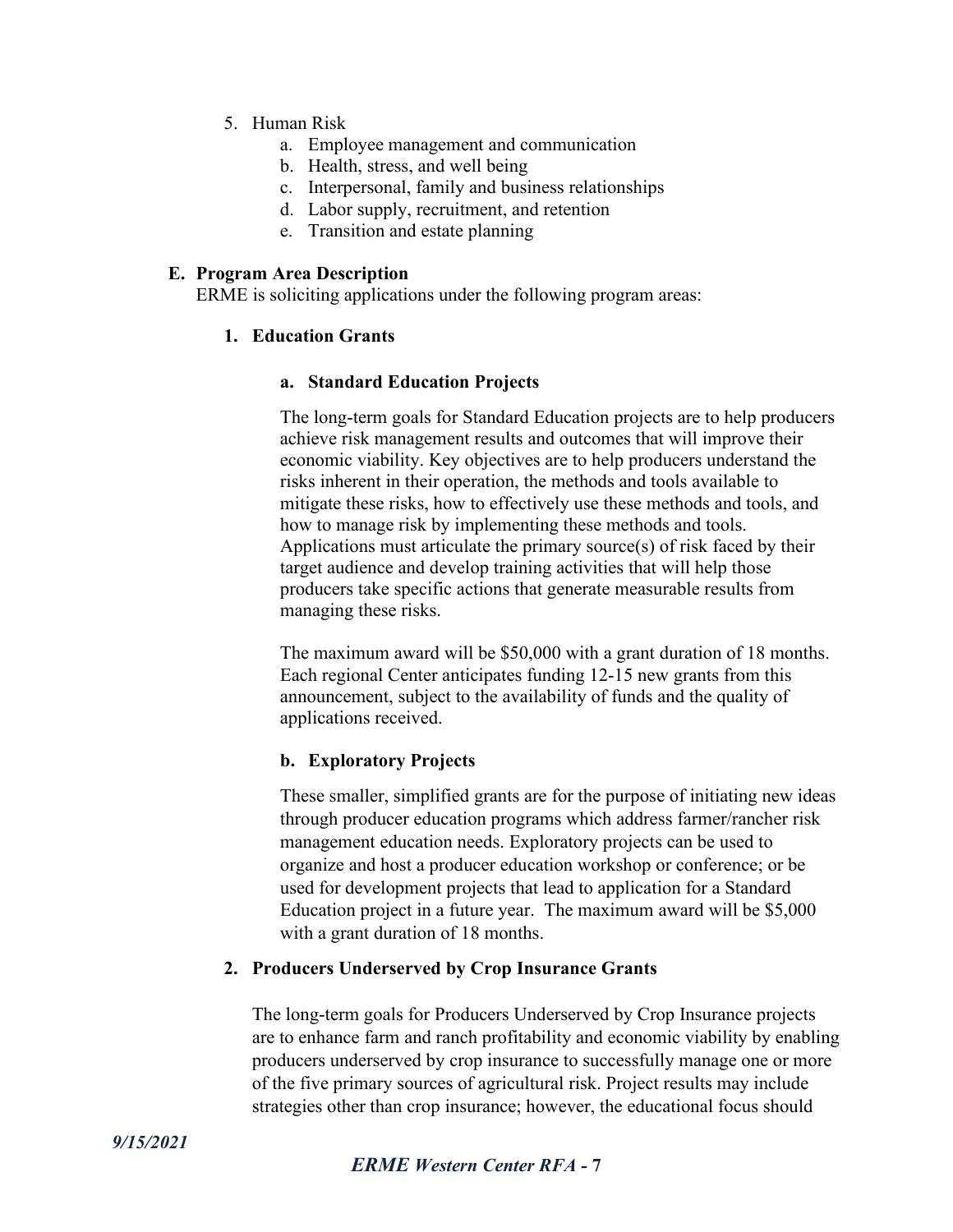align with enhanced understanding and use of crop insurance tools. Examples include recordkeeping, financial literacy, or marketing, as well as risk management strategies to use when a crop insurance program is not available or not applicable.

Examples of crop insurance educational topics include but are not limited to:

- Covered and non-covered crops;
- Cover crops;
- Importance of risk management strategies for perennial/specialty/organic crops;
- Prevented planting provisions;
- Understanding policy selections;
- Understanding price and coverage levels;
- Importance of unit selection;
- Whole Farm Revenue Protection;
- Livestock policies;
- Online crop insurance resources and tools;
- Grain/crop marketing;
- Financial record keeping;
- Production record keeping;
- Benchmarking and crop planning;
- Sales closing and acreage reporting deadlines;
- Written agreements where crop insurance is not available;
- Production history and its relevance to crop insurance;
- Types of insurance policies and options within each type;
- Filing a claim;
- Relationship building with other insurance agents and other ag influencers
- Dairy risk management policies.

The maximum award will be \$100,000 with a grant duration of 18 months. Each regional Center anticipates funding 7-10 new grants from this announcement, subject to the availability of funds and the quality of applications received.

#### **F. Regional Priorities for the Western Extension Risk Management Education Center (Western Center)**

While all proposals will be considered on an equal, competitive basis, the Western Center is particularly interested in encouraging proposals which address the following regional priority areas: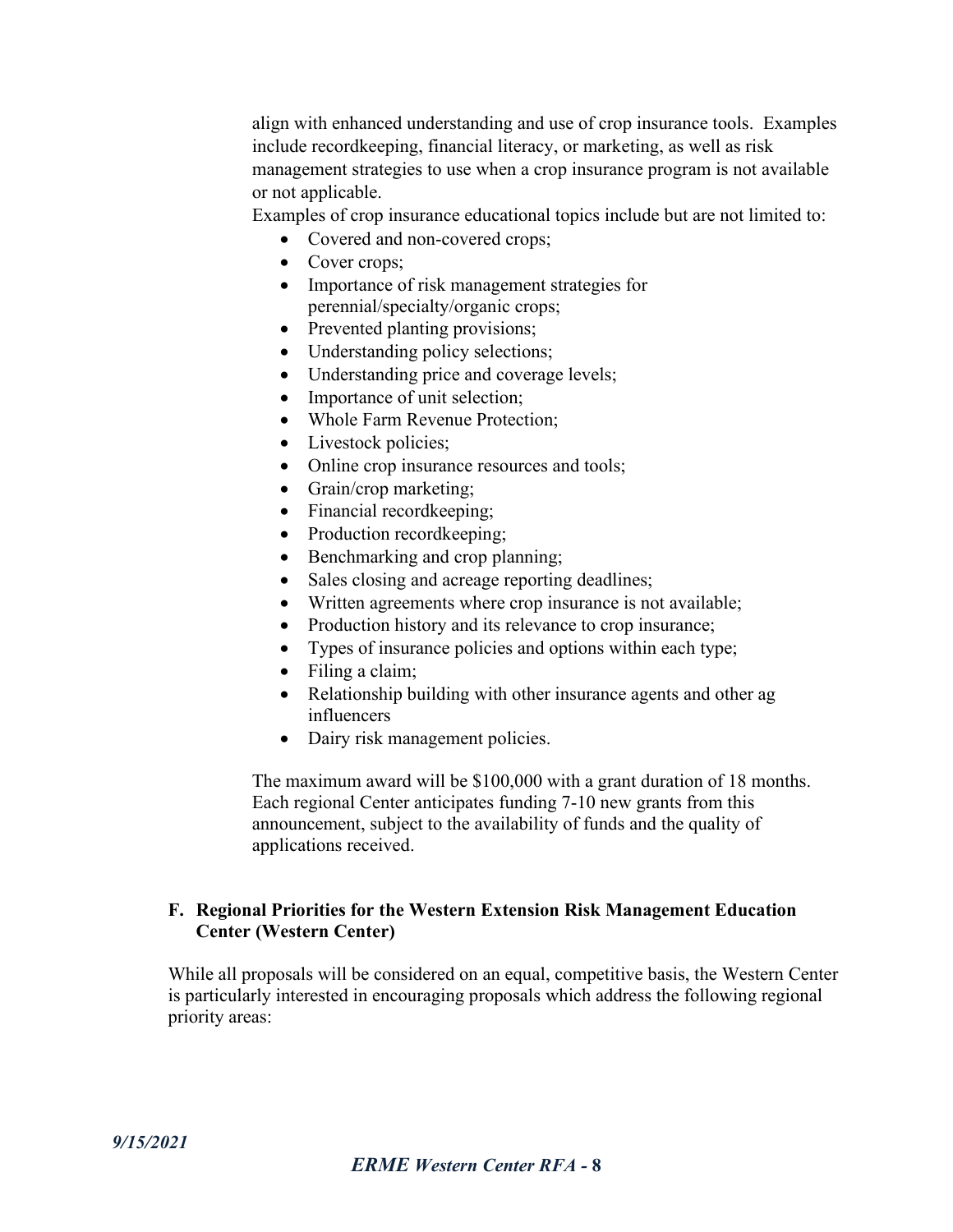#### **Education Projects**

- A. Resiliency Management Farmers and ranchers are being increasingly challenged with unanticipated risks such as climate variability and market shocks. Resiliency management develops processes and flexible decision-making management in the face of uncertainty to minimize adverse risk impacts or to take advantage of beneficial risk conditions. Applications are encouraged to help farmers and ranchers improve resiliency management.
- B. Mid to Long Term Strategic Management Many agricultural risks have multiyear effects on the farm or ranch operation. For example, drought, wildfire, floods, and other environmental risks not only increases production risk in the year of occurrence but can influence farm or ranch management in following years due to increased financial risk, decreased production capacity and market chain disruptions. Applications are encouraged to help farmers and ranchers with strategic risk management to achieve mid and long-term business and economic objectives.
- C. Collaboration Risk management often requires the participation and expertise of multiple entities to help build relationships with a target audience and to increase capacity through sharing relevant curriculum and resources across the region. For example, risk management curriculum developed for one audience could be extended to new audiences through strategic collaboration within the region or a multi-state area. The farm safety net is a combination of crop insurance, disaster, and ad hoc programs – often involving a complex mix of solutions which require a high level of trust by participants receiving this information. Collaborative projects are encouraged that strengthen relationships with participants and that can help build risk management capacity in the communities being served.

#### **Producers Underserved by Crop Insurance Projects**

A. Record Keeping to Support Risk Management and Use of Crop Insurance Programs – Record keeping systems are becoming increasingly important for effectively using crop insurance such as production reporting and documenting inventory. The Whole Farm Revenue program requires historic tax records but also record keeping for direct marketed commodities. Documenting inventory for disaster indemnification programs provides another example where some producers discover inadequacies in their record keeping systems. Further, adequate records are essential for evaluating risk management challenges and opportunities. Applications are encouraged to help producers implement integrated record keeping systems for improved risk management decision making and/or for using crop insurance programs.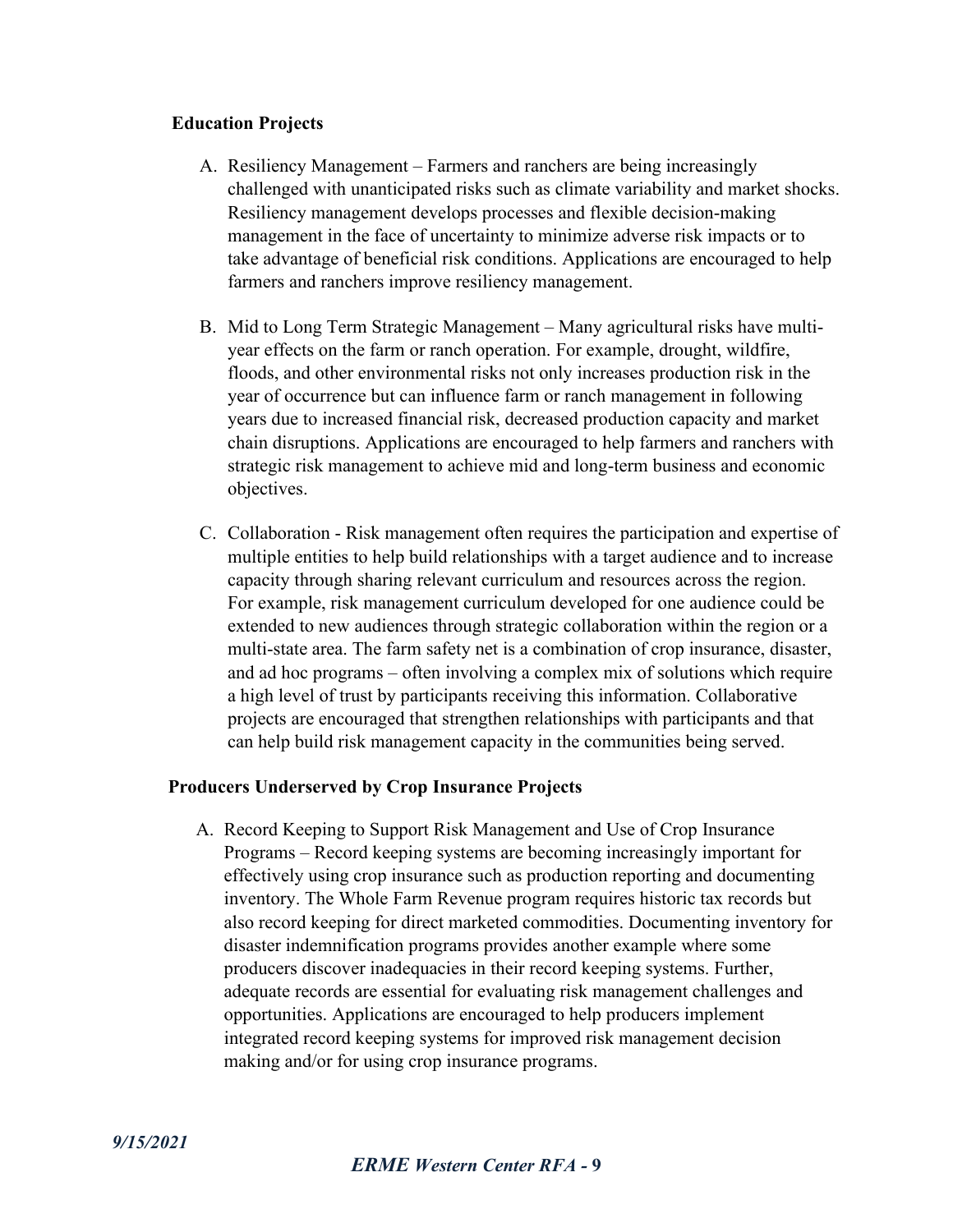- B. Technical Assistance Implementing crop insurance tools is a new endeavor for many producers that requires education and analysis of the tool in question; and may involve knowledgeable intermediaries who can help producers apply for insurance programs. Also risk conditions change from year to year, so decisions concerning tool options can vary relative to commodity conditions. Projects are encouraged that provide technical assistance to producers in using crop insurance tools.
- C. Collaboration Risk management often requires the participation and expertise of multiple entities to help build relationships with a target audience and to increase capacity through sharing relevant curriculum and resources across the region. For example, risk management curriculum developed for one audience could be extended to new audiences through strategic collaboration within the region or a multi-state area. The farm safety net is a combination of crop insurance, disaster and ad hoc programs – often involving a complex mix of solutions which require a high level of trust by participants receiving this information. Collaborative projects are encouraged that strengthen relationships with participants and that can help build risk management capacity in the communities being served.

#### **Exploratory Projects**

The Center encourages exploratory project applications that initiate new ideas through producer education programs which address farmer/rancher risk management education needs; including the priority areas listed above. Exploratory projects can be used to organize and host a producer education workshop or conference or be used for development projects that lead to application for a full education project in either 2022 or 2023. Exploratory project awards of up to \$5000 are available to support producer risk management education.

Exploratory Project Applications require submission of an abbreviated online application including a budget and budget narrative, which will be reviewed and considered for funding in the same time frame as the Education Projects (See sections II. and VI. A)

#### **Exploratory Project Timeline for Successful Applicants:**

- Project Timeline April 1, 2022 to September 30, 2023
- Final Report due 2 weeks past end date.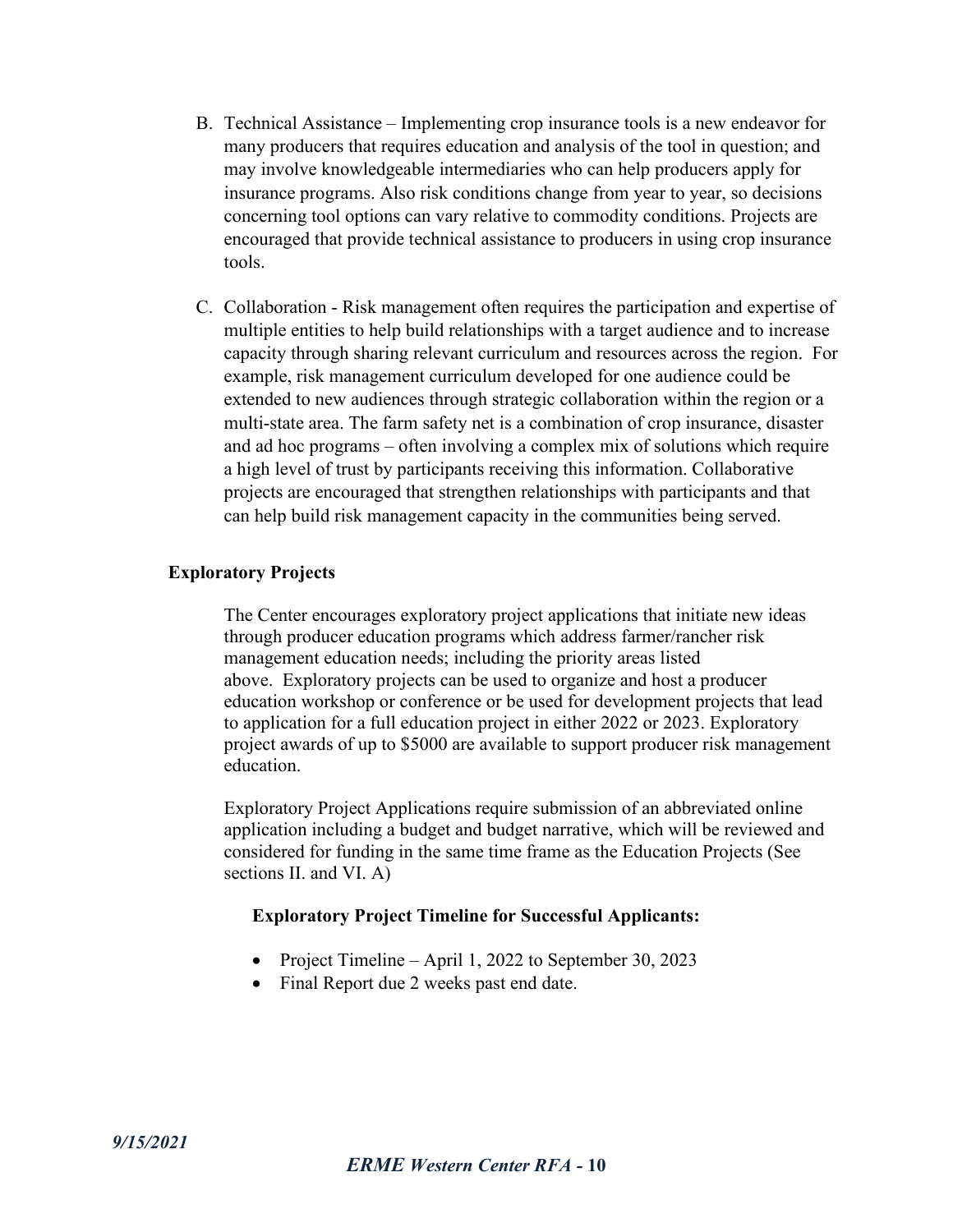**Western Region Service Area:** The Western Region ERME Center serves Washington, Oregon, Idaho, Montana, Wyoming, Nevada, Utah, Colorado, California, Arizona, New Mexico, Alaska, Hawaii, and the U.S. Affiliated Pacific Islands. RFAs have been concurrently released for each regional ERME Center – please visit the respective websites for additional information.

#### **II. Award Information**

#### **A. Type of Application**

**New application.** New applications will be evaluated using the criteria described in Part V of this RFA and are subject to the due dates herein. We will review all new applications competitively using the screening for administrative requirements, review panel evaluation of proposals using evaluation criteria and selection process described in Part V – Application Review Requirements.

#### **B. Project and Grant Types**

Applications will be accepted for three project types in FY 2022: 1) Education projects consisting of standard education grants; 2) Exploratory projects consisting of small, simplified grants; and 3) Producers Underserved by Crop Insurance projects consisting of standard crop insurance grants.

#### **C. Project Period**

The estimated project period for awards will be 18 months beginning on **April 1, 2022** and completed no later than **September 30, 2023.**

#### **D. Award Type**

The funding for selected projects will be in the form of a sub-award agreement. Each regional ERME Center will determine the precise terms and conditions defining contractual obligations that are a part of the award process and will include, but may not be limited to the following:

- 1. Approval of your final budget and narrative that is part of the application submission.
- 2. Compliance with Uniform Guidance (UG).
- 3. Monitoring your (organization's) performance through quarterly and final reports.
- 4. Reviewing federal funds spent on requests for reimbursement (invoices).

#### **E. Project Director Training**

All Project Directors (PDs) receiving their **first** ERME grant award are required to attend a Project Directors' Training. Each ERME Center will conduct a separate training meeting for their respective regions. Attendance at this regional training should be considered when developing the project budget, with estimated costs included. If training attendance is not possible, the PD must contact their regional Center in order to receive the required information and fulfill the contractual obligations of the grant. Although only PDs new to ERME are required to attend, **all PDs are welcome and encouraged to**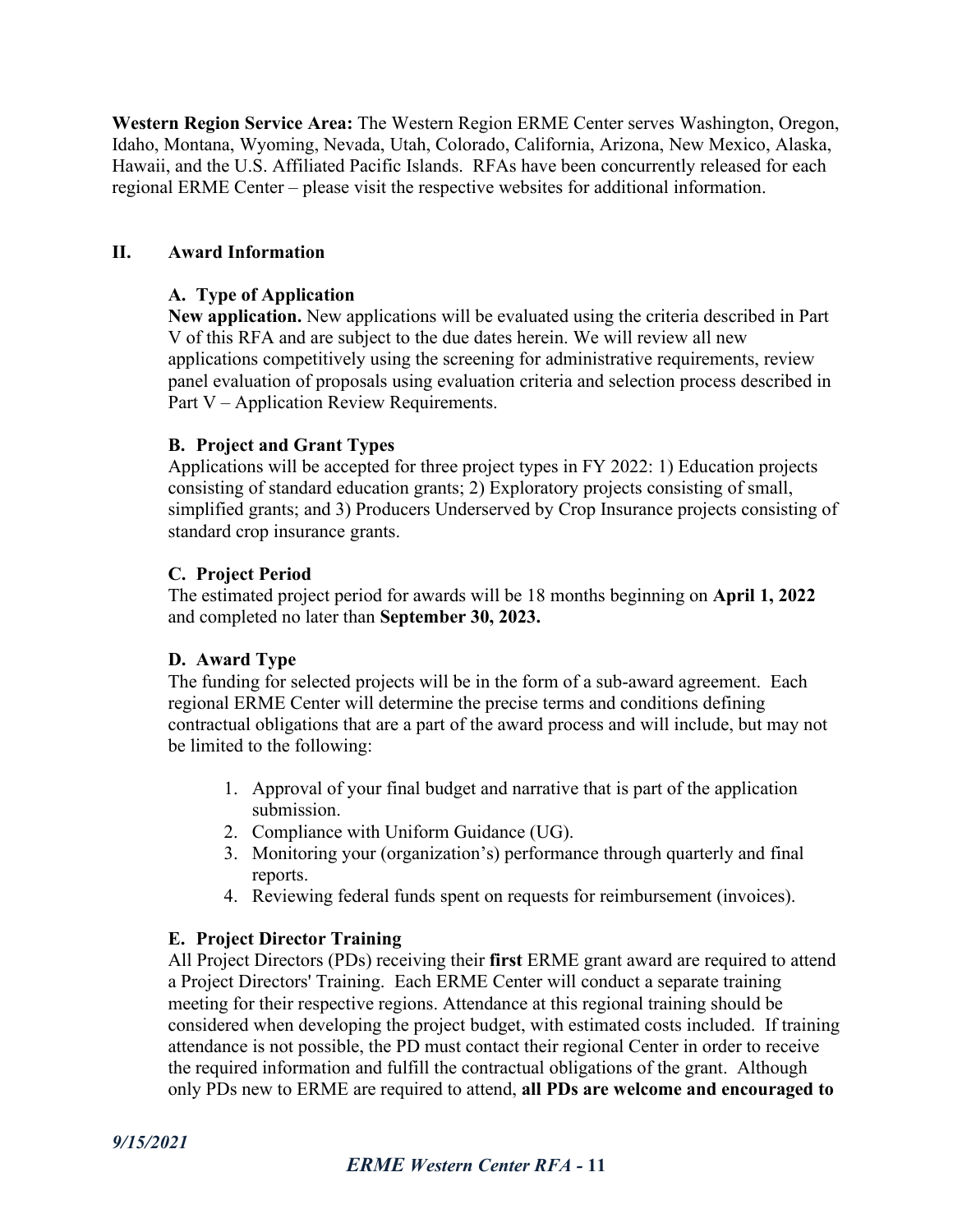**participate.** Regional Centers will share additional information following the award announcements.

#### **III. Eligibility Information**

#### **A. Eligible Entities**

- 1. Any public or private organization that has demonstrated experience in providing agricultural education or other agriculturally related training to producers including forestland owners. This includes, but is not limited to:
	- An 1862, 1890, or 1994 land grant institution, or other institutions of higher education, including community colleges, that deliver agricultural education.
	- An Indian tribal community college, an Alaska Native cooperative college, an Indian tribe, or a national tribal organization
	- A Hispanic-serving institution of higher education, Agricultural organizations, agencies, or other entities.
- 2. Individuals are NOT eligible applicants.

#### **B. Qualifying Criteria for Applications**

Any applications that are non-compliant with the following requirements will be at risk of being excluded from review. Applicants disqualified on these grounds will be notified via email.

- 1. Applications must comply with the submission instructions and content requirements set forth in this announcement, including the Required Documents Section (IV-B, Item 14).
- 2. Any application that arrives later than 5:00:59 PM (Pacific Standard Time) will be disqualified from competition.
- 3. Applications must be submitted via the online Results Verification System through the applicant's regional ERME Center website, except in extenuating circumstances as determined and documented by that Center.
- 4. Maximum amount of funding may not exceed the amount identified for each program area. See section I.E.

#### **C. Cost-Sharing or Matching**

ERME does **not** allow matching support, that includes in-kind services, for this program.

#### **IV. Application and Submission Information**

#### **A. Form of Application Submission**

All applications must be submitted through the Extension Risk Management online Results Verification System (RVS). First time applicants will be required to register in the RVS through their respective regional ERME Center's website. If an applicant experiences technical difficulty with the RVS, they may contact their regional ERME Center to obtain an alternate method of electronic submission (i.e., email).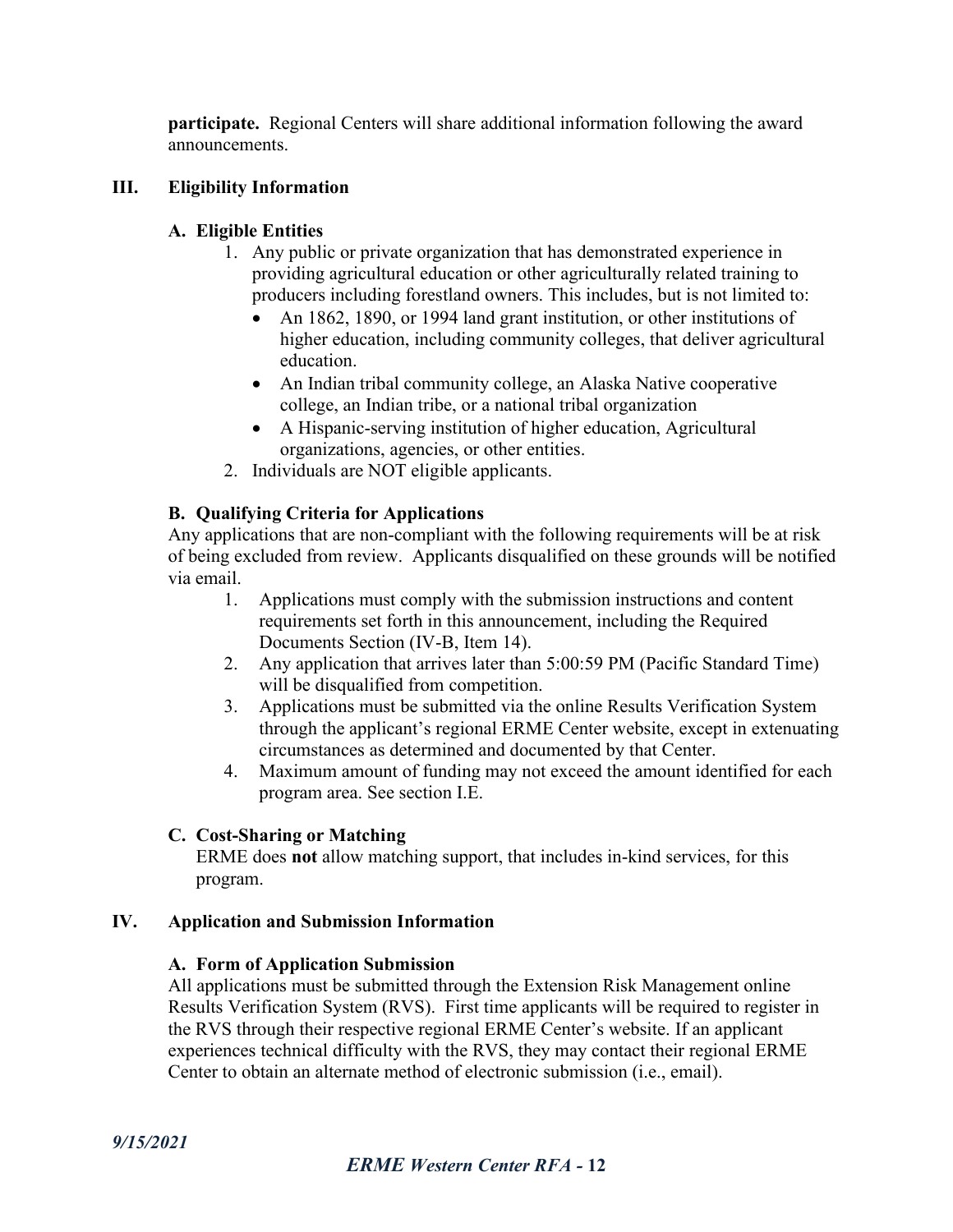All applicants will be notified, by e-mail, with confirmation of receipt of the application by ERME RVS.

#### **B. Content of Application Package Submission**

Applicants must complete the sections described below specific to the program area to which they are applying: 1. Education Grants (a. Standard Education Projects or b. Exploratory Projects); or 2. Producers Underserved by Crop Insurance Grants. Applicants are advised to review components/requirements of the online application system prior to filling out their application.

#### **1. Education Grants**

#### **a. Standard Education Projects**

- 1) **Project Overview –** Describe: (i) the risk management education subject topic(s) the proposed project will cover; (ii) the methods used to deliver the project; (iii) the target audience, including the geographical location; (iv) the number of workshops or educational activities; (v) the risk management results producers are expected to achieve through participation in the project; and (vi) the estimated number of producers who will achieve these results. It is critical that there is a logical connection between the Project Overview and the Proposed Results section of your application.
- 2) **Producer Demand –** Demonstrate the willingness of producers to participate in your project. The applicant must provide specific indicators that demonstrate participants will be attracted to the program, including but not limited to: benchmark information on participants' knowledge level and attitude that support the proposed risk management education; follow-up evaluations from prior workshops that document interest in topics for future workshops; and farmer or rancher contributions to the proposed program content that demonstrate their interest in the risk management topics being offered. Secondary census data from USDA does not demonstrate producer demand, but may be of value in supporting the demand statement.
- 3) **Proposed Results –** (i) Identify each risk management result/outcome that you want producers to understand, analyze, develop, decide, or implement; (ii) identify, for each result, the risk area, risk management topic, participant action, and the number of producers you anticipate will achieve that action/result; and (iii) identify verification/performance measures for tracking producer achievement of each of the proposed risk management results.
- 4) **Project Steps –** Describe a **logical progression** of the project's plan of work that will lead your target audience to achieve the proposed results. Map out the timeline for each task/project step to be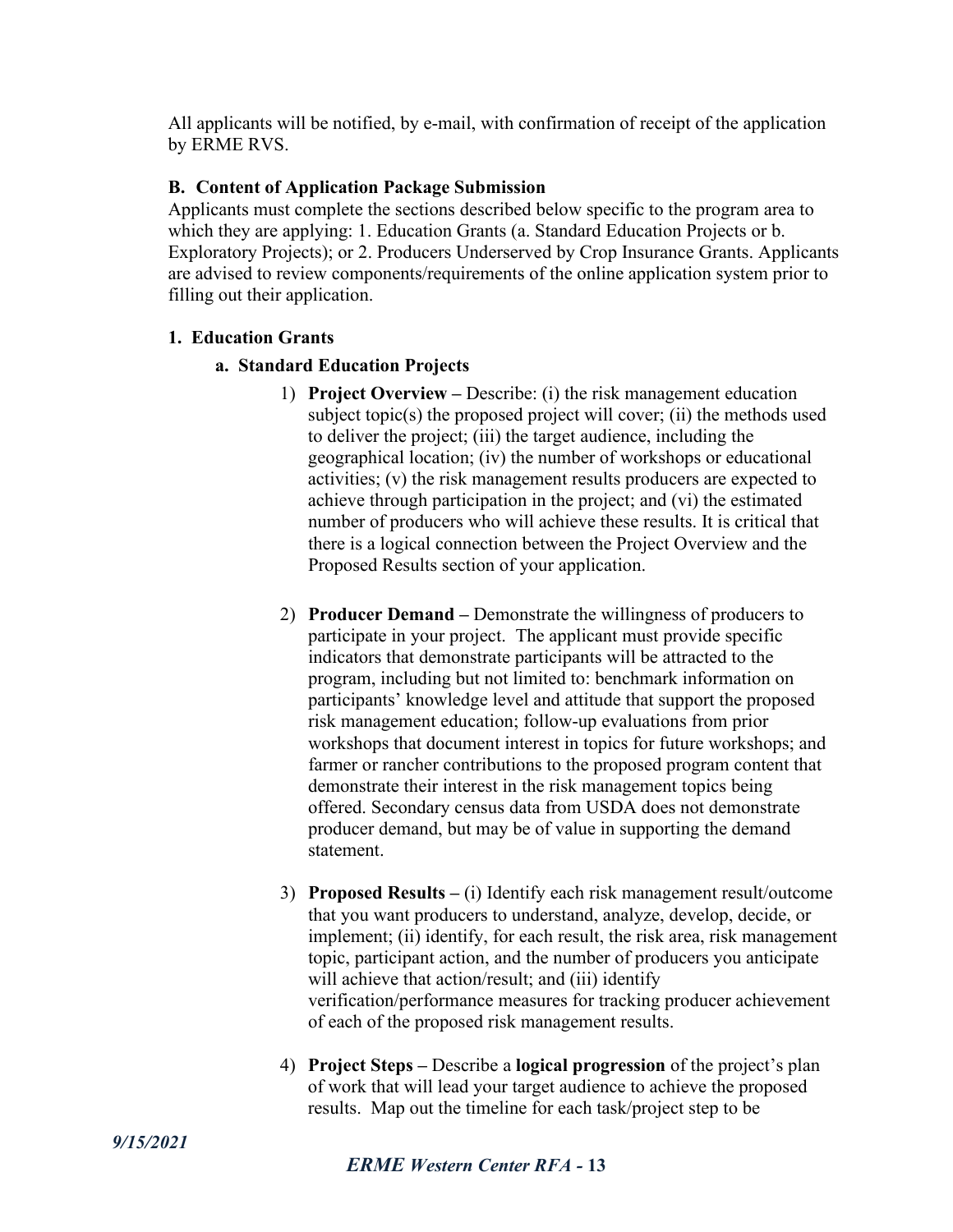accomplished during the proposed award period. Each project step needs to identify actions the **project team** will take to help participants accomplish the proposed risk management results and where applicable, actions that participants will take toward achieving these results.

5) **Project Results Narrative –** Describe the risk management issue(s) this project addresses and how it will help producers improve their economic viability. It is critical this section: (i) identifies the primary source(s) of risk for the target audience; (ii) demonstrates the education and/or training methods are appropriate; and (iii) discusses the potential and/or anticipated economic impact of this project upon the producers being trained. If applicable, discuss how the project addresses the regional priorities.

Applicants should discuss their ability to be flexible with a contingency plan for delivering proposed training activities and adjusting evaluation methods in the event of unexpected program interruption. Please note that additional project steps related to a contingency plan should not be listed within this application. However, discussing innovative program delivery alternatives in the case of unexpected program interruption is encouraged as part of your project narrative.

- 6) **Audience Emphasis –** Identify the farmer and rancher audiences the project will **intentionally** target. Check up to 3 primary audience groups to whom the project will be delivered.
- 7) **Review of Past Projects –** Identify and review **two** ERME past projects to show how the proposed project can build upon or collaborate with previously funded projects, or alternatively, how the project is unique and innovative. Reviewing a previously funded project(s) from applicant organization will not satisfy the requirements for this section. You can review all previously funded Extension Risk Management Education projects at the following website:

<http://extensionrme.org/Projects/CompletedProjects.aspx?e=0&i=0>

8) **Organizational Capacity –** Describe your organization's history and experience delivering risk management education programs to producers. Describe your organizational capacity to lead results/outcome-based projects; include the skills, knowledge and experience of your team members. Indicate the capability of the Project Director (Co-Project Director) to achieve the program purpose and priorities stated in this funding announcement, including evidence of solid working relationships within the agricultural community.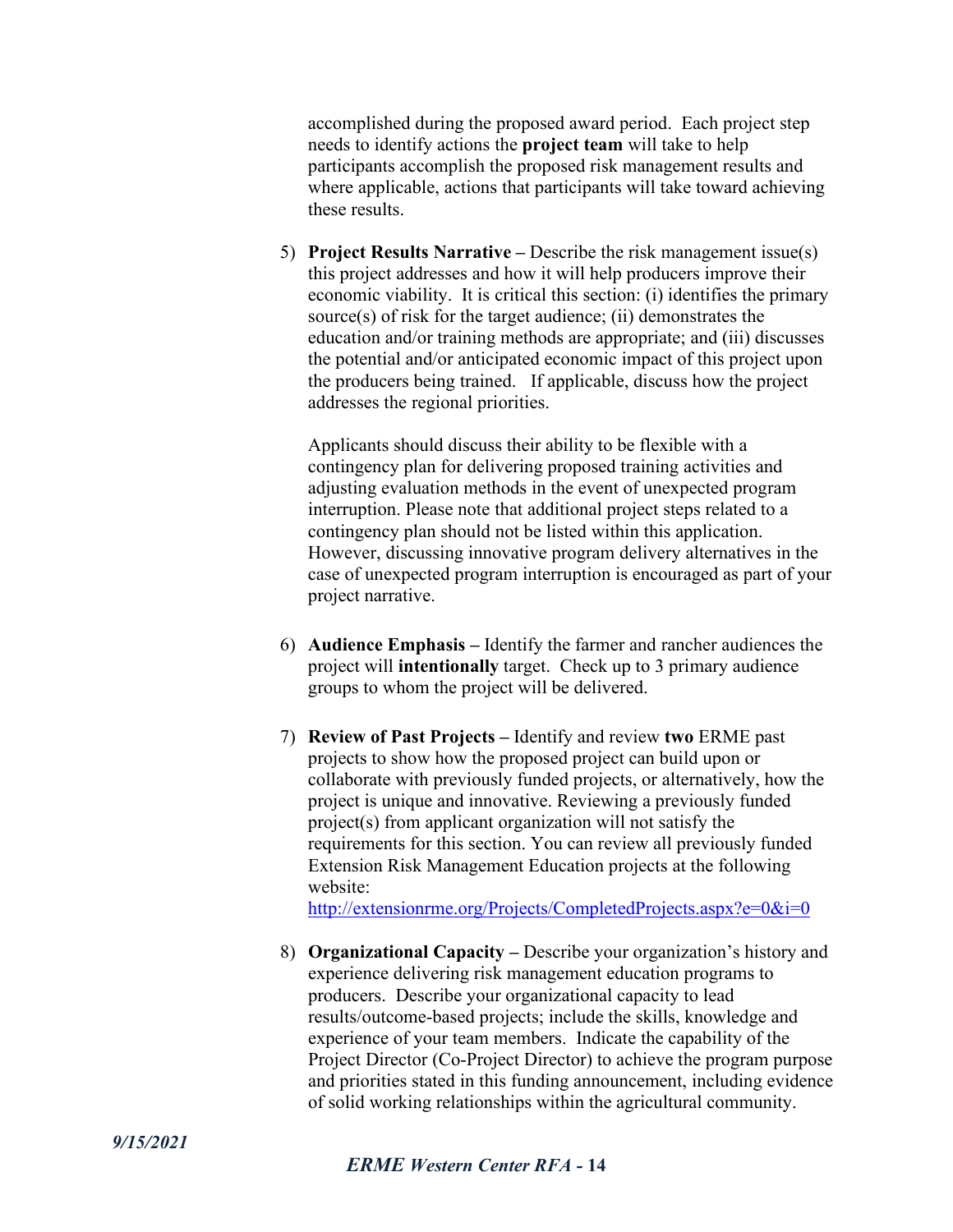Applicants demonstrating experience in providing agriculture training with the capacity to lead a program on risk management education for the target audience are preferred.

- 9) **Project Team –** List the Project Director, (Co-Project Director) and project team members (team members are people who will actively participate in the development, delivery and management of the project, whether from your organization or not). List: (i) each person's name; (ii) organization; (iii) email address; (iv) telephone number; and (v) their role and responsibility in the project.
- 10) **Project Collaborators –** Collaborators are outside people or organizations who will bring expertise or provide access to your target audience, but who are not involved in the day-to-day management of the project. List: (i) each collaborator name; (ii) organization; (iii) email address; (iv) telephone number; (v) their role and responsibility in the project and (vi) upload their letter of commitment. Letter must clearly state their contributing role, expertise, and/or knowledge that will support the delivery of proposed results. Letters must be signed and dated and addressed to the Regional Center's Director, but delivered to applicant for inclusion with the application. Applicants must upload the letters as PDF documents. **Form letters are not allowed.**
- 11) **Tools and Curriculum –** Describe the educational tools and/or curriculum your project will develop or utilize to train producers; include software, manuals, worksheets, notebooks and/or other educational resources and tools. Describe the delivery methodology and why it is appropriate for your audience.
- 12) **Budget** Enter the total amount of funds requested. A separate, detailed, budget form must be uploaded to the application as a required document. The budget form is available for download in the online application system and detailed instructions for each line item are available in Appendix A to this RFA (Budget and Budget Narrative Instructions).
	- i. **Indirect Costs** Indirect costs allowed for projects submitted under this RFA may not exceed the lesser of the institution's official federally negotiated indirect cost rate or 30% of the total Federal funds awarded. If your organization does not have a federally negotiated indirect cost rate, an F&A rate of 10% Modified Total Direct Cost (MTDC) will be allowed.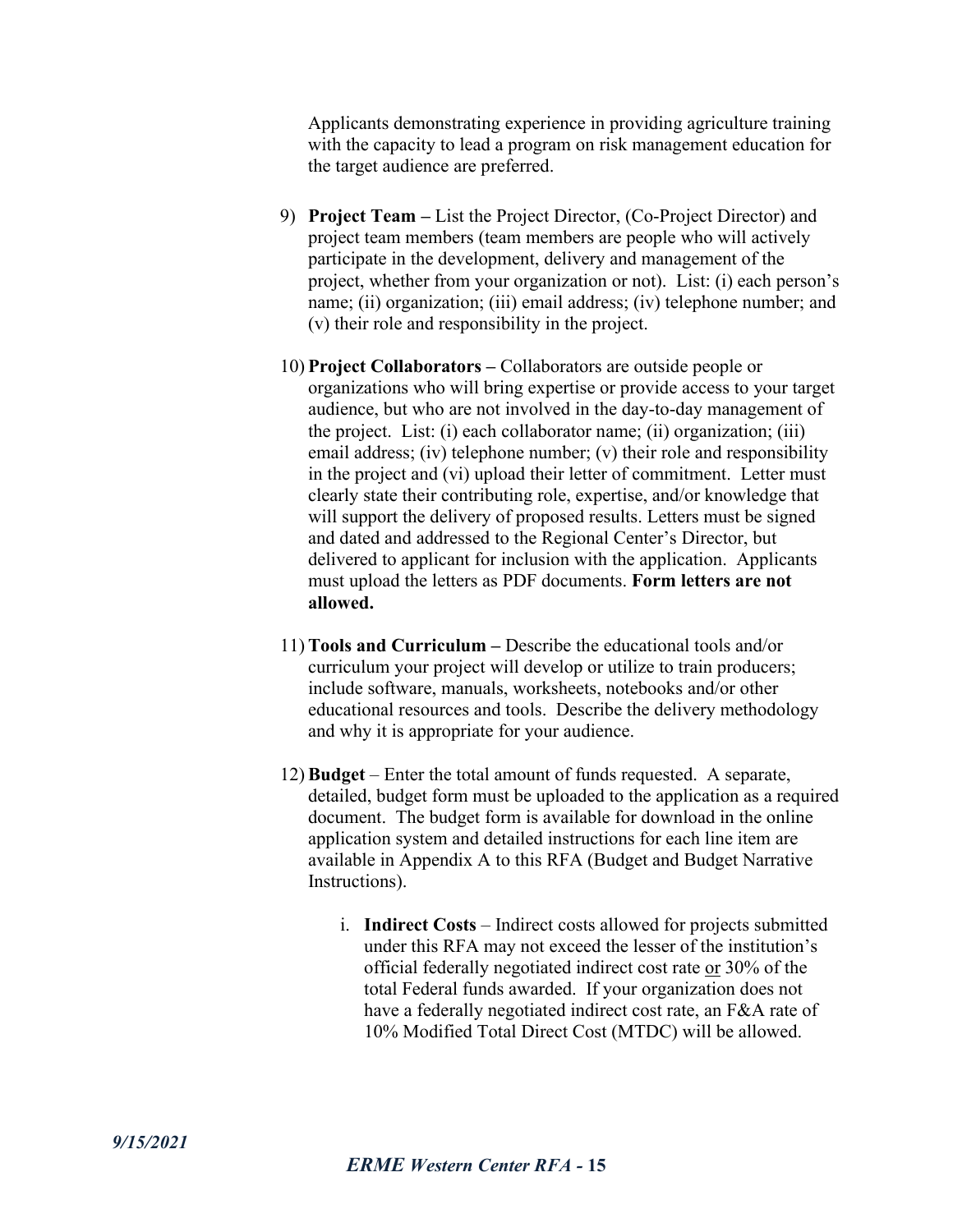- ii. **Proposed or Pending Applications –** Identify the source and amount of funding, if any, received for this project; and/or funding pending from other sources.
- 13) **Budget Narrative –** Enter your Budget Narrative information directly into the online application system. Identify and describe costs associated with each budget line item amount; include sub-awards or sub-contracts, consultants, and indirect costs. Detailed instructions are available in: (i) Appendix A to this RFA (Budget and Budget Narrative Instructions); (ii) the online application Instructions; and (iii) Application Resources [\(http://extensionrme.org/Resources.aspx#RVS\)](http://extensionrme.org/Resources.aspx#RVS).
- 14) **Required Documents –** All submitted applications must contain a completed and signed ERME Cover Sheet, and an ERME Budget Form. Letters of commitment from project collaborators, consultants and sub-awards should be uploaded in the Project Team or Project Collaborators sections.
	- i. **ERME Cover Sheet (SF424)** Is a fillable PDF template that must be completed and signed by applicant organization's authorized representative or fiscal agent. Applicants must upload as a PDF document.
	- ii. **ERME Budget Form** Is a fillable PDF template that must be completed and uploaded as a PDF document.

**b**. **Exploratory Projects** require an abbreviated online application. Sections to be completed are: Project Overview, Producer Demand, Proposed Results, Audience Emphasis, Review of Past Projects, Project Team, Project Collaborators (Letters of Commitment are not required), Budget, Budget Narrative, and Required Documents. See detailed information in section IV.B.1.a. Standard Education Projects.

#### **2. Producers Underserved by Crop Insurance Grants**

- 1) **Project Overview –** Describe: (i) the risk management education subject topic(s) the proposed project will cover; (ii) the methods used to deliver the project; (iii) the target audience, including the geographical location; (iv) the number of workshops or educational activities; (v) the risk management results producers are expected to achieve through participation in the project; and (vi) the estimated number of producers who will achieve these results. It is critical that there is a logical connection between the Project Overview and the Proposed Results section of your application.
- 2) **Underserved Audience –** Applicants must be able to define the producers that are underserved by the Federal crop insurance program and describe why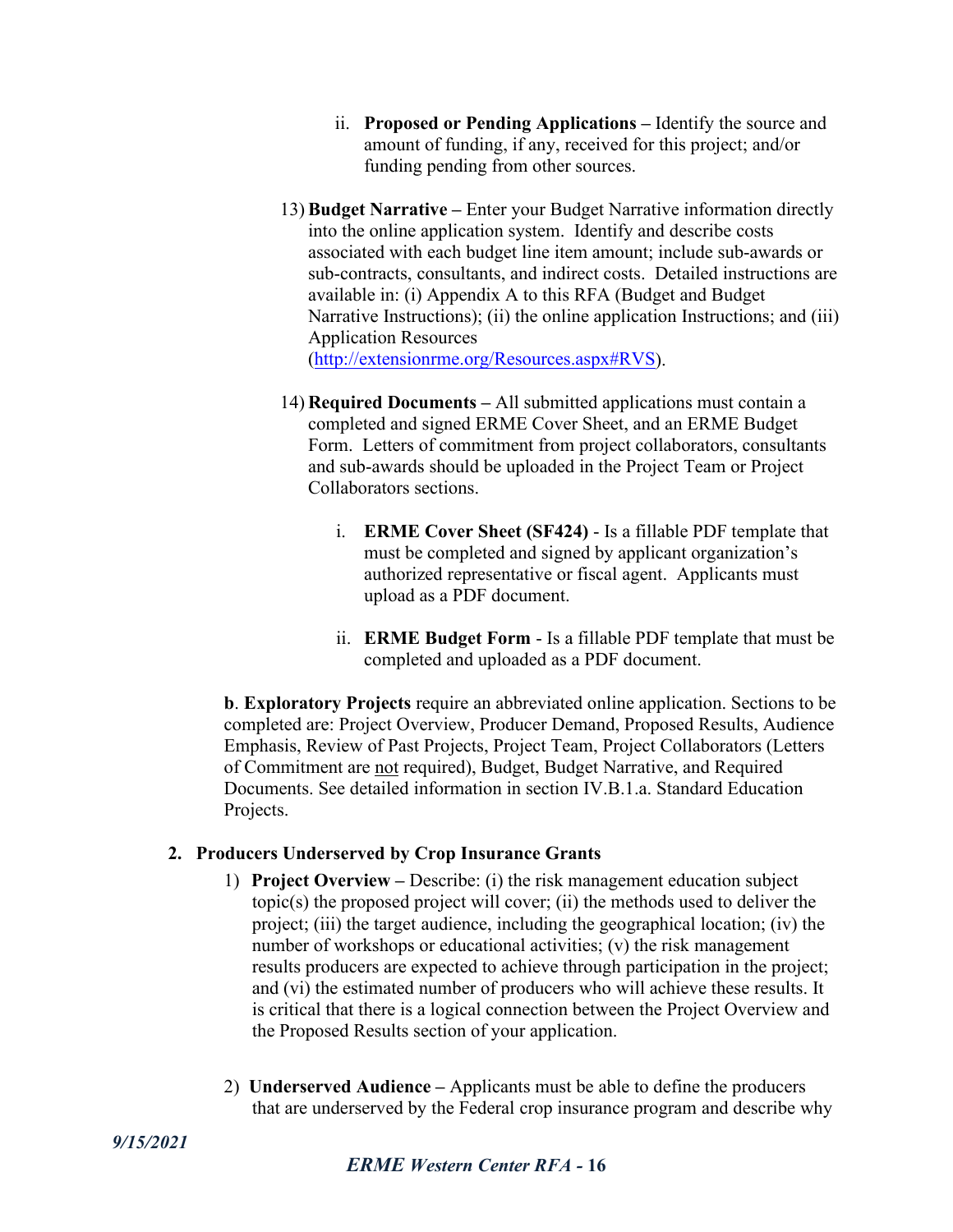there is a low level of crop insurance participation and availability; why existing crop insurance products do not provide an effective risk management tool; or why these producer types are not normally reached through typical risk management tools or education offerings. This includes the underserved producer groups identified on pages 3-4 of the RFA. Applicants should also be able to demonstrate how their audience will achieve access and participation through the proposed risk management education.

- 3) **Proposed Results –** (i) Identify each risk management result/outcome that you want producers underserved by crop insurance to understand, analyze, develop, decide, or implement; (ii) identify, for each result, the risk area, risk management topic, participant action, and the number of producers you anticipate will achieve that action/result; and (iii) identify verification/performance measures for tracking producer achievement of each of the proposed risk management results.
- 4) **Project Steps –** Describe a **logical progression** of the project's plan of work that will lead your target audience to achieve the proposed results. Map out the timeline for each task/project step to be accomplished during the proposed award period. Each project step needs to identify actions the **project team** will take to help participants accomplish the proposed risk management results and where applicable, actions that participants will take toward achieving these results.
- 5) **Project Results Narrative –** Describe the risk management issue(s) this project addresses and how it will help producers underserved by crop insurance improve their economic viability. It is critical this section: (i) identifies the primary source(s) of risk for the target audience; (ii) demonstrates the education and/or training methods are appropriate; and (iii) discusses the potential and/or anticipated economic impact of this project upon the producers being trained. If applicable, discuss how the project addresses the regional priorities.

Applicants should discuss their ability to be flexible with a contingency plan for delivering proposed training activities and adjusting evaluation methods in the event of unexpected program interruption. Please note that additional project steps related to a contingency plan should not be listed within this application. However, discussing innovative program delivery alternatives in the case of unexpected program interruption is encouraged as part of your project narrative.

6) **Audience Emphasis –** Identify the farmer and rancher audiences the project will target. Check up to 3 primary audience groups to whom the project will be delivered.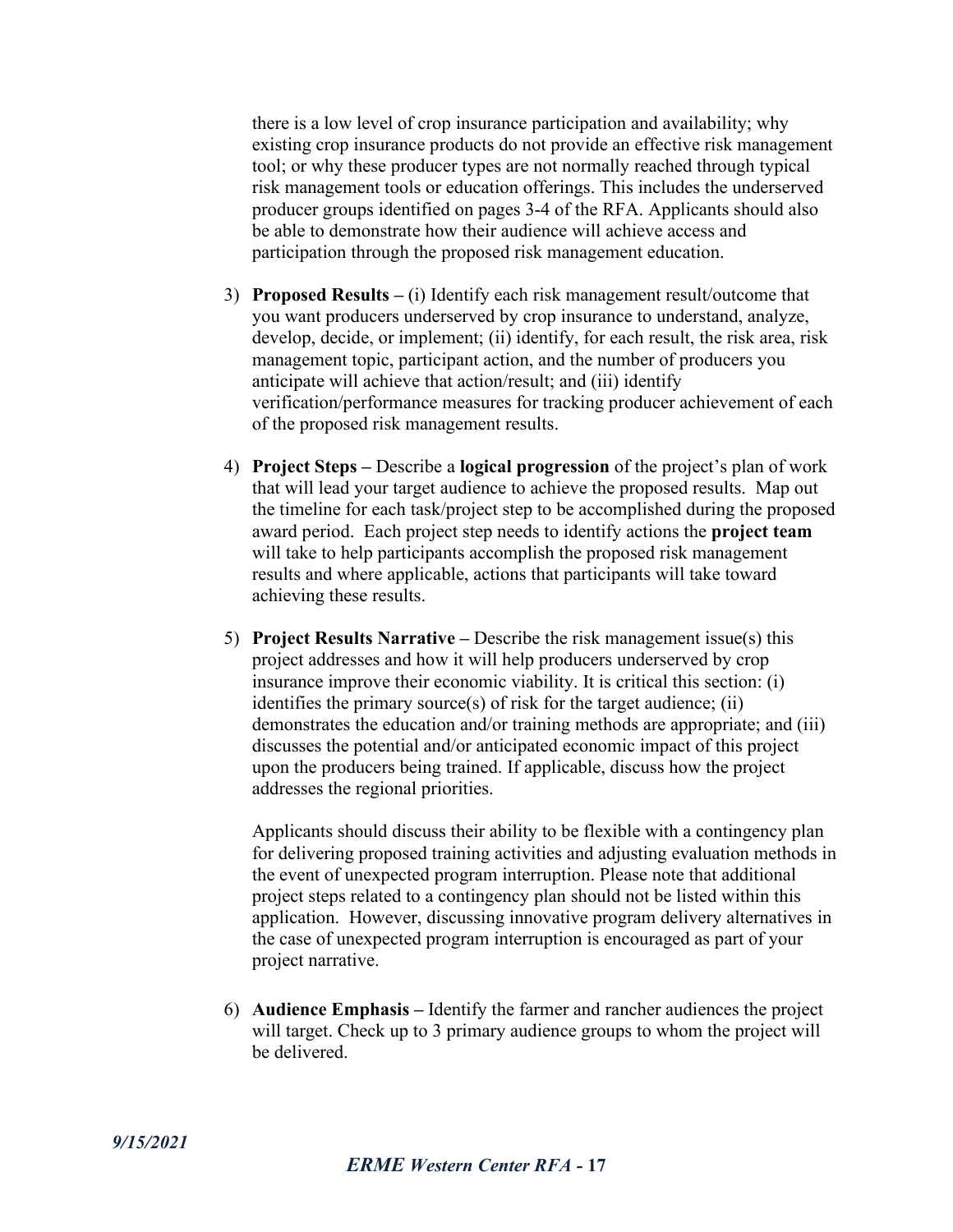- 7) **Organizational Capacity –** Describe your organization's history and experience delivering risk management education programs to underserved producers. Describe your organizational capacity to lead results/outcomebased projects; include the skills, knowledge and experience of your team members. Indicate the capability of the Project Director (Co-Project Director) to achieve the program purpose and priorities stated in this funding announcement, including evidence of solid working relationships within the agricultural community and/or with producers underserved by crop insurance. Applicants demonstrating experience in providing agriculture training with the capacity to lead a program on risk management education for the target audience are preferred.
- 8) **Project Team –** List the Project Director, (Co-Project Director) and project team members (team members are people who will actively participate in the development, delivery and management of the project, whether from your organization or not). List: (i) each person's name; (ii) organization; (iii) email address; (iv) telephone number; and (v) their role and responsibility in the project.
- 9) **Project Collaborators –** Collaborators are outside people or organizations who will bring expertise or provide access to your target audience, but who are not involved in the day-to-day management of the project. List: (i) each collaborator name; (ii) organization; (iii) email address; (iv) telephone number; (v) their role and responsibility in the project and (vi) upload their letter of commitment. Letter must clearly state their contributing role, expertise, and/or knowledge that will support the delivery of proposed results. Letters must be signed and dated and addressed to the Regional Center's Director, but delivered to applicant for inclusion with the application. Applicants must upload the letters as PDF documents. **Form letters are discouraged.**
- 10) **Tools and Curriculum –** Describe the educational tools and/or curriculum your project will develop or utilize to train producers; include software, manuals, worksheets, notebooks and/or other educational resources and tools. Describe the delivery methodology and why it is appropriate for the underserved audience.
- 11) **Budget** Enter the total amount of funds requested. A separate, detailed, budget form must be uploaded to the application as a required document. The budget form is available for download in the online application system and detailed instructions for each line item are available in Appendix A to this RFA (Budget and Budget Narrative Instructions).
	- i. **Indirect Costs** Indirect costs allowed for projects submitted under this RFA may not exceed the lesser of the institution's official federally negotiated indirect cost rate or 30% of the total Federal funds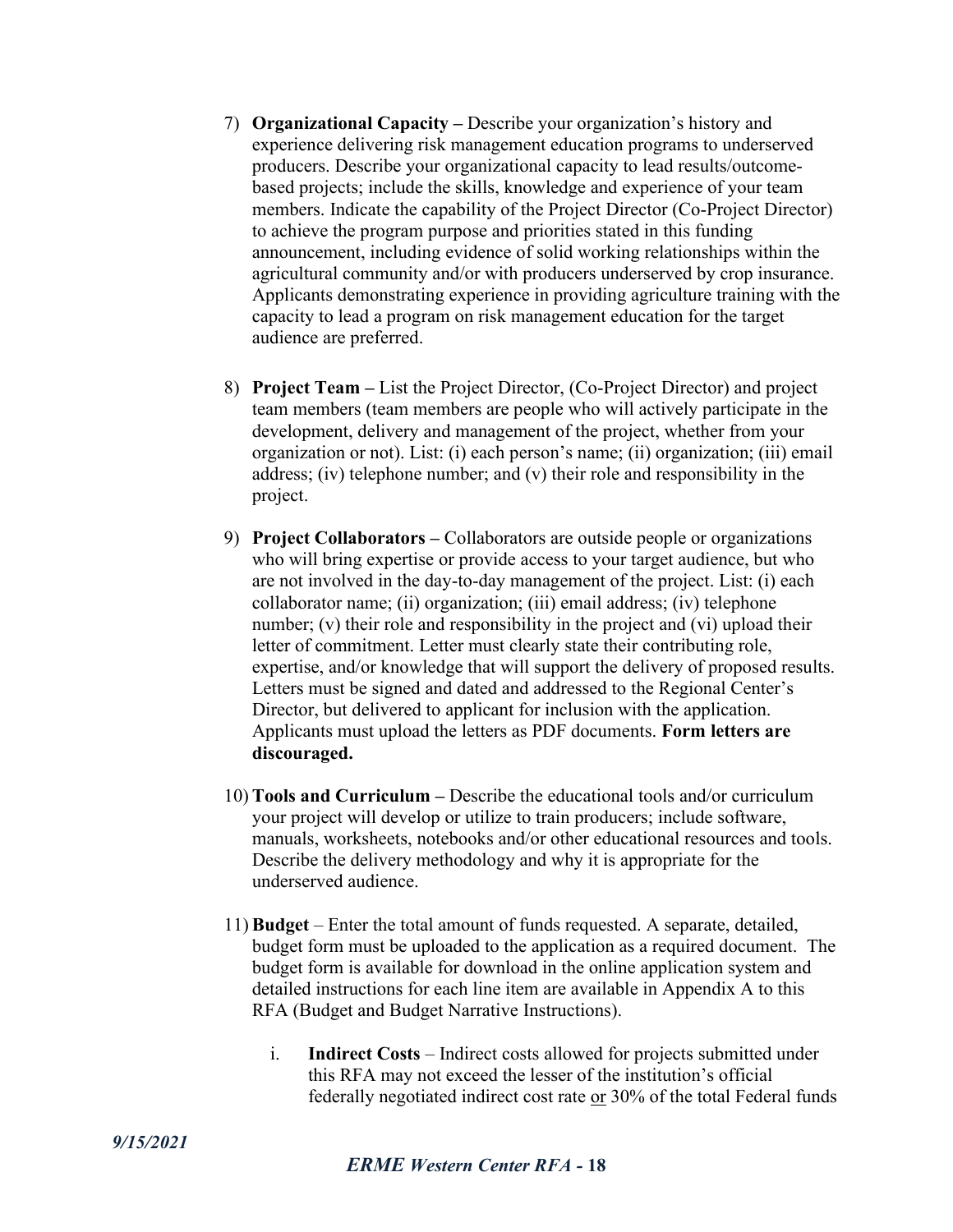awarded. If your organization does not have a federally negotiated indirect cost rate, an F&A rate of 10% Modified Total Direct Cost (MTDC) will be allowed.

- ii. **Proposed or Pending Applications –** Identify the source and amount of funding, if any, received for this project; and/or funding pending from other sources.
- 12) **Budget Narrative –** Enter your Budget Narrative information directly into the online application system. Identify and describe costs associated with each budget line item amount; include sub-awards or sub-contracts, consultants, and indirect costs. Detailed instructions are available in: (i) Appendix A to this RFA (Budget and Budget Narrative Instructions); (ii) the online application Instructions; and (iii) Application Resources [\(http://extensionrme.org/Resources.aspx#RVS\)](http://extensionrme.org/Resources.aspx#RVS).
- 13) **Required Documents –** All submitted applications must contain a completed and signed ERME Cover Sheet, and an ERME Budget Form. Letters of commitment from project collaborators, consultants and sub-awards should be uploaded in the Project Team or Project Collaborators sections.
	- i. **ERME Cover Sheet (SF424)** Is a fillable PDF template that must be completed and signed by applicant organization's authorized representative or fiscal agent. Applicants must upload as a PDF document.
	- ii. **ERME Budget Form** Is a fillable PDF template that must be completed and uploaded as a PDF document.

#### **C. Sub-awards and Consultants**

Funding may be used to provide sub-awards not to exceed 49 percent of the requested budget. All sub-awardees must comply with applicable requirements for sub-awards. Detailed instructions for sub-awards and consultants are available in Appendix A to this RFA (Budget and Budget Narrative Instructions) and in the online application Instructions.

#### **D. Submission Dates and Times**

We recommend that you conduct a thorough review of the application before submission via the Results Verification System. A checklist is included in Appendix B of this RFA to assist with the review. Applications must be submitted to the RVS no later than 5:00:59 PM (Pacific Standard Time) on **November 18, 2021**. Email confirmation of receipt will be sent to all applicants.

#### **E. Confidential Information**

In accordance with 7CFR 2500.017, the names of entities submitting applications, as well as application contents and evaluations, except those involved in the review process, will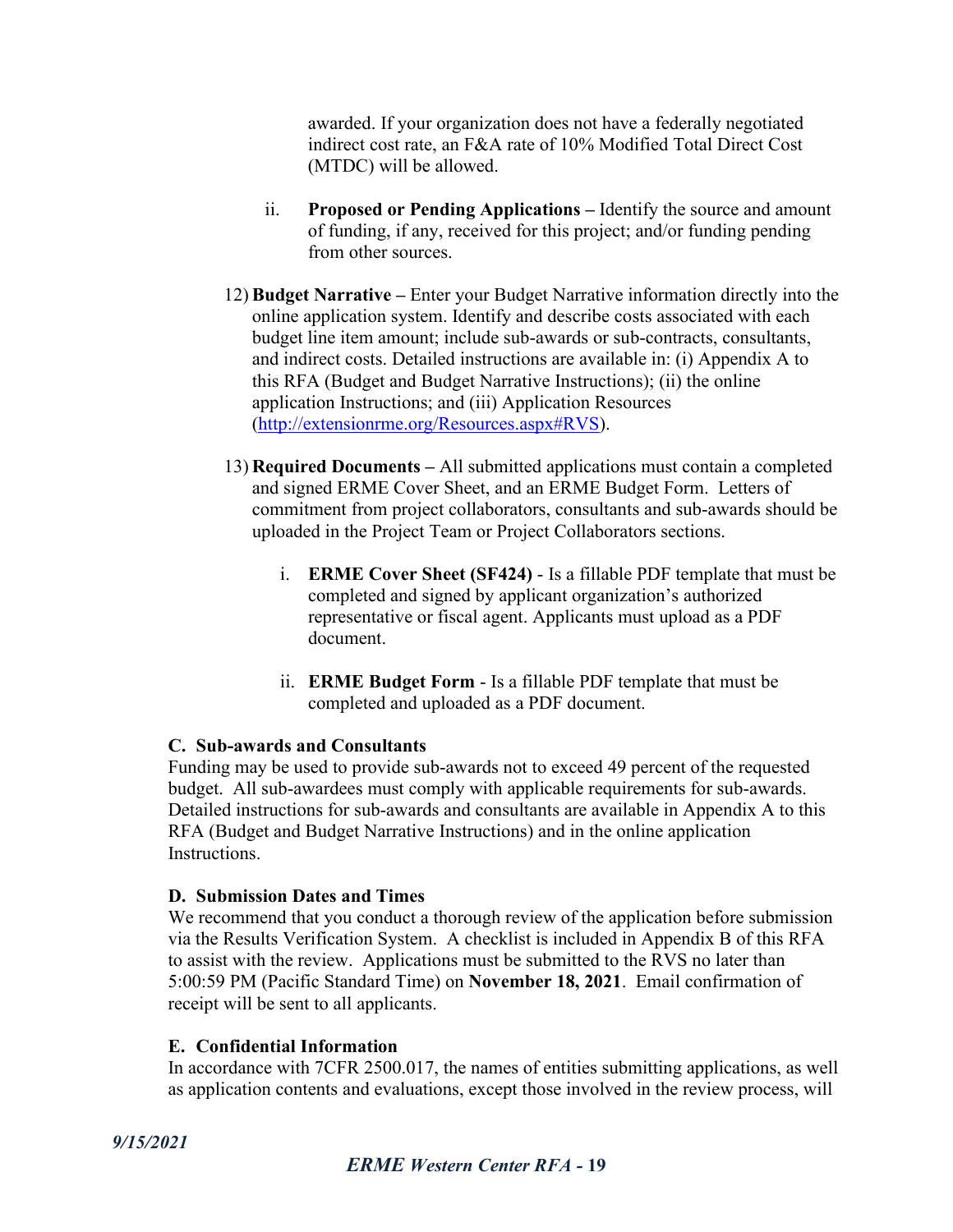be kept confidential to the extent permissible by law. If an applicant chooses to include confidential or proprietary information in the application, it will be treated in confidence to the extent permitted by law, provided that the information is clearly marked by the applicant with the term "confidential and proprietary information."

#### **F. Pre-Submission Application Assistance**

- 1. Links to assist in the application process and to access application resources will be provided on each regional ERME Center's website.
- 2. Each regional ERME Center will respond to questions from individual applicants regarding eligibility criteria, administrative issues related to the submission of the application, and requests for clarification about the announcement. Such questions should be submitted to the appropriate regional ERME Center. **Regional ERME Centers may not assist individual applicants by reviewing draft applications.**

#### **G. RFA Definitions**

A list of definitions for terms found in this RFA, as they relate to the ERME Program, is available in the RVS Resources page [\(http://extensionrme.org/Resources.aspx#RVS\)](http://extensionrme.org/Resources.aspx#RVS).

#### **V. Application Review Requirements**

#### **Evaluation Criteria**

Applications that meet the threshold criteria in Section III of this announcement will be reviewed according to the evaluation criteria set forth below.

Applications are evaluated on their strengths and weaknesses relative to the merits of all other applications. Final funding decisions will be made based on the final rankings and recommendation of each regional ERME Center's review panel. Applicants will be notified of funding decisions no later than February 11, 2022.

#### **A. Evaluation Criteria for Education and Exploratory Projects**

| <b>Criteria</b>                                                                                                                                                                                                                                                                                                                                                                                                                                                                     | Weight |
|-------------------------------------------------------------------------------------------------------------------------------------------------------------------------------------------------------------------------------------------------------------------------------------------------------------------------------------------------------------------------------------------------------------------------------------------------------------------------------------|--------|
| <b>Proposed Results:</b> ERME will evaluate the extent to<br>1.<br>which the proposed risk management results include<br>clear statements of what you anticipate producers will<br>understand, analyze, develop, decide, or implement<br>through participation in the project; how realistic and<br>attainable estimated producer numbers are; and the<br>relative level of rigor associated with the progression of<br>producer actions - from understanding to<br>implementation. | 40     |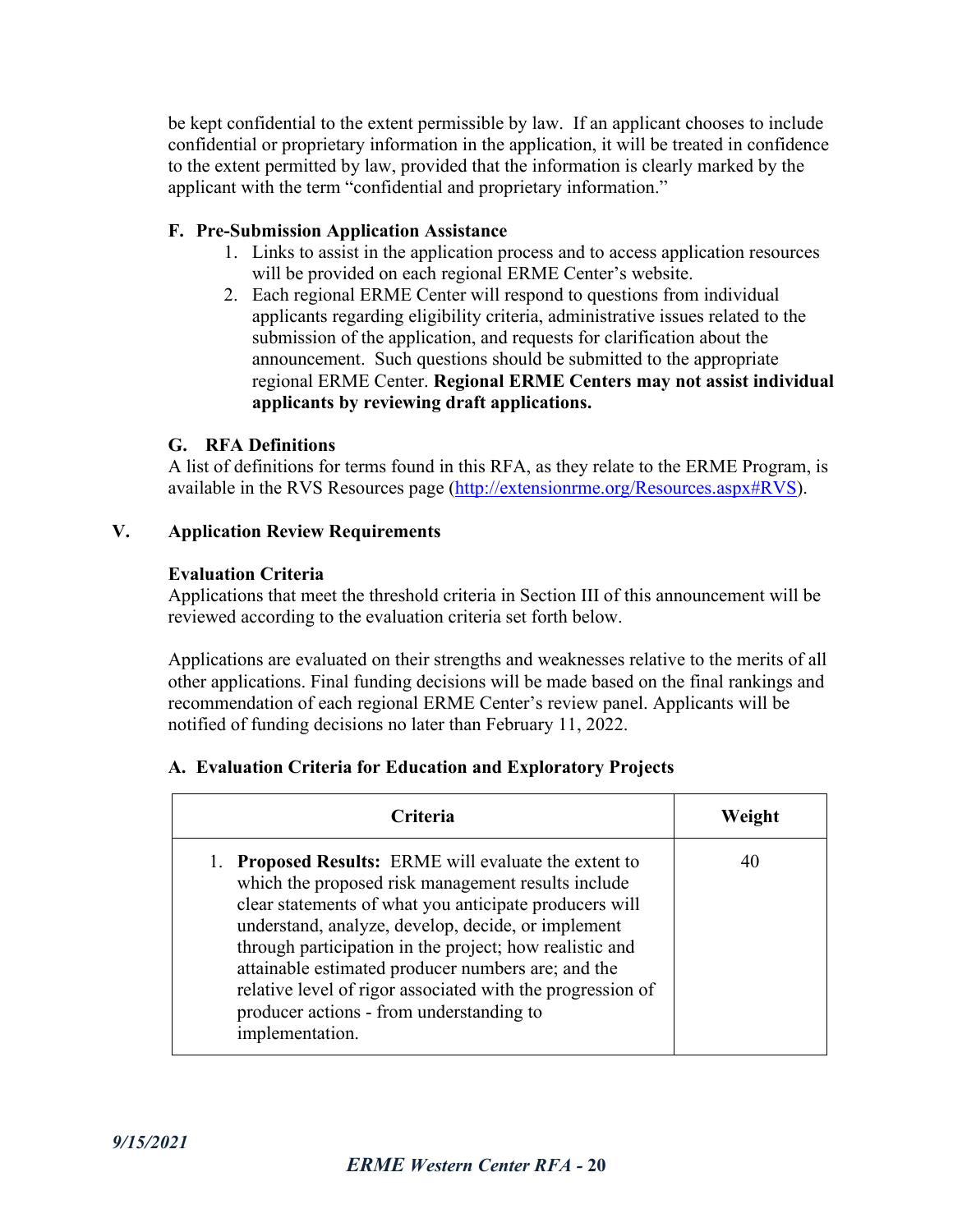| 2. Regional Priorities: ERME will evaluate the degree to<br>which proposed results address regional priorities as<br>identified in the RFA.                                                                                                                                                                                                                                                                                                                                                                                                                                                                                                                                                                                                                                           | 10 |
|---------------------------------------------------------------------------------------------------------------------------------------------------------------------------------------------------------------------------------------------------------------------------------------------------------------------------------------------------------------------------------------------------------------------------------------------------------------------------------------------------------------------------------------------------------------------------------------------------------------------------------------------------------------------------------------------------------------------------------------------------------------------------------------|----|
| 3. Results Verification: ERME will evaluate the<br>effectiveness of the applicant's plan for evaluating and<br>tracking producer achievement of the proposed risk<br>management results.                                                                                                                                                                                                                                                                                                                                                                                                                                                                                                                                                                                              | 10 |
| 4. Producer Demand: Applicants will be evaluated based<br>on their ability to demonstrate demand by producers for<br>the proposed risk management education, taking into<br>account: (i) documentation that indicates their<br>willingness to participate in the training/education being<br>proposed; (ii) specific indicators that demonstrate their<br>interest in the program such as producer surveys or<br>follow-up evaluations from prior workshops.                                                                                                                                                                                                                                                                                                                          | 15 |
| 5. Team/Organizational Capacity and Collaborators:<br>ERME will attribute equal value to: (i) evaluating the<br>skills, knowledge and experience of the project team and<br>organization to effectively deliver risk management<br>education projects; and (ii) evaluating how well-engaged<br>collaborating public or private organizations will<br>increase the likelihood of farmer/rancher participation and<br>strengthen the project.                                                                                                                                                                                                                                                                                                                                           | 15 |
| 6. Review of Past Projects, Innovative Approach and<br>Wide Application: ERME will evaluate: (i) the extent<br>to which the project employs innovative approaches to<br>develop or deliver training, materials, or tools; (ii) how<br>well your proposed project builds upon or collaborates<br>with at least two previously ERME funded projects, or<br>alternatively, how it is a totally unique and innovative<br>project; and (iii) the extent to which the proposed project<br>might have wide application; including adapting<br>materials to specialized audiences, marketing and<br>promotion techniques, eliciting high interest in basic risk<br>management principles with new methodologies, or<br>other ideas that would enable the project to have wide<br>application. | 10 |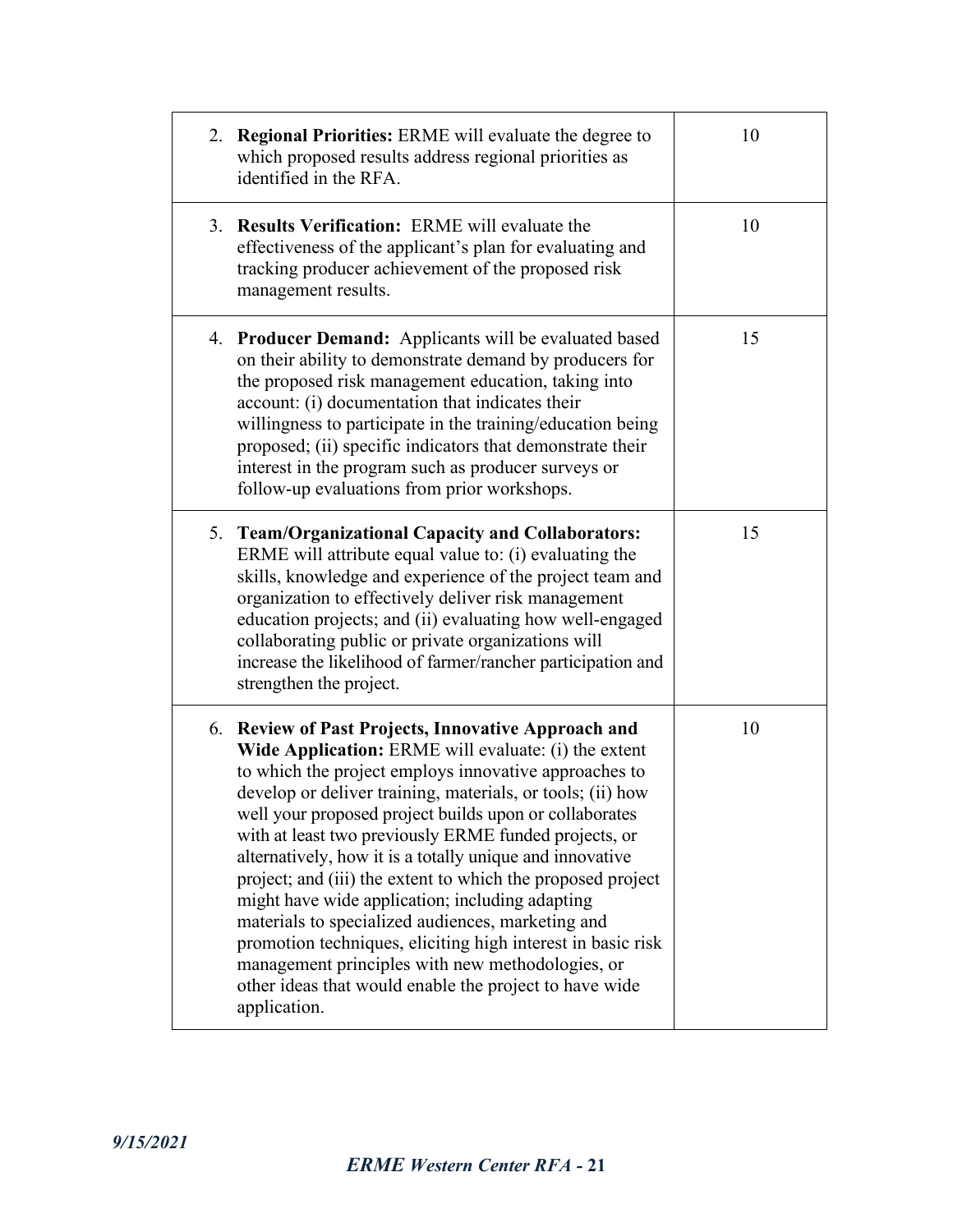#### **Criteria Weight** 1. **Proposed Results:** ERME will evaluate the extent to which the proposed risk management results include clear statements of what you anticipate producers underserved by crop insurance will understand, analyze, develop, decide, or implement through participation in the project; how realistic and attainable estimated producer numbers are; and the relative level of rigor associated with the progression of producer actions from understanding to implementation. 40 2. **Regional Priorities:** ERME will evaluate the degree to which proposed results address regional priorities as identified in the RFA. 10 3. **Results Verification:** ERME will evaluate the effectiveness of the applicant's plan for evaluating and tracking producer achievement of the proposed risk management results. 10 4. **Underserved Audience:** Applicants will be evaluated based on their ability to define: (i) who the producers are that are underserved by crop insurance; (ii) why there is a low level of crop insurance participation and availability; (iii) why existing crop insurance products do not provide an effective risk management tool; and (iv) why these producer types are not normally reached through other risk management tools or education offerings; this may include targeted underserved producer groups as identified in the RFA. Applicants will also be evaluated on whether they can demonstrate 20

#### **B. Evaluation Criteria for Producers Underserved by Crop Insurance Projects**

| through the proposed risk management education.                                                                                                                                                                                                                                                                                                                                                                                                  |    |
|--------------------------------------------------------------------------------------------------------------------------------------------------------------------------------------------------------------------------------------------------------------------------------------------------------------------------------------------------------------------------------------------------------------------------------------------------|----|
| 5. Team/Organizational Capacity and Collaborators:<br>ERME will attribute equal value to: (i) evaluating the<br>skills, knowledge and experience of the project team and<br>organization to effectively deliver risk management<br>education projects and meet the needs of producers<br>underserved by crop insurance; and (ii) evaluating how<br>well-engaged collaborating public or private<br>organizations will increase the likelihood of | 15 |

how this audience will achieve access and participation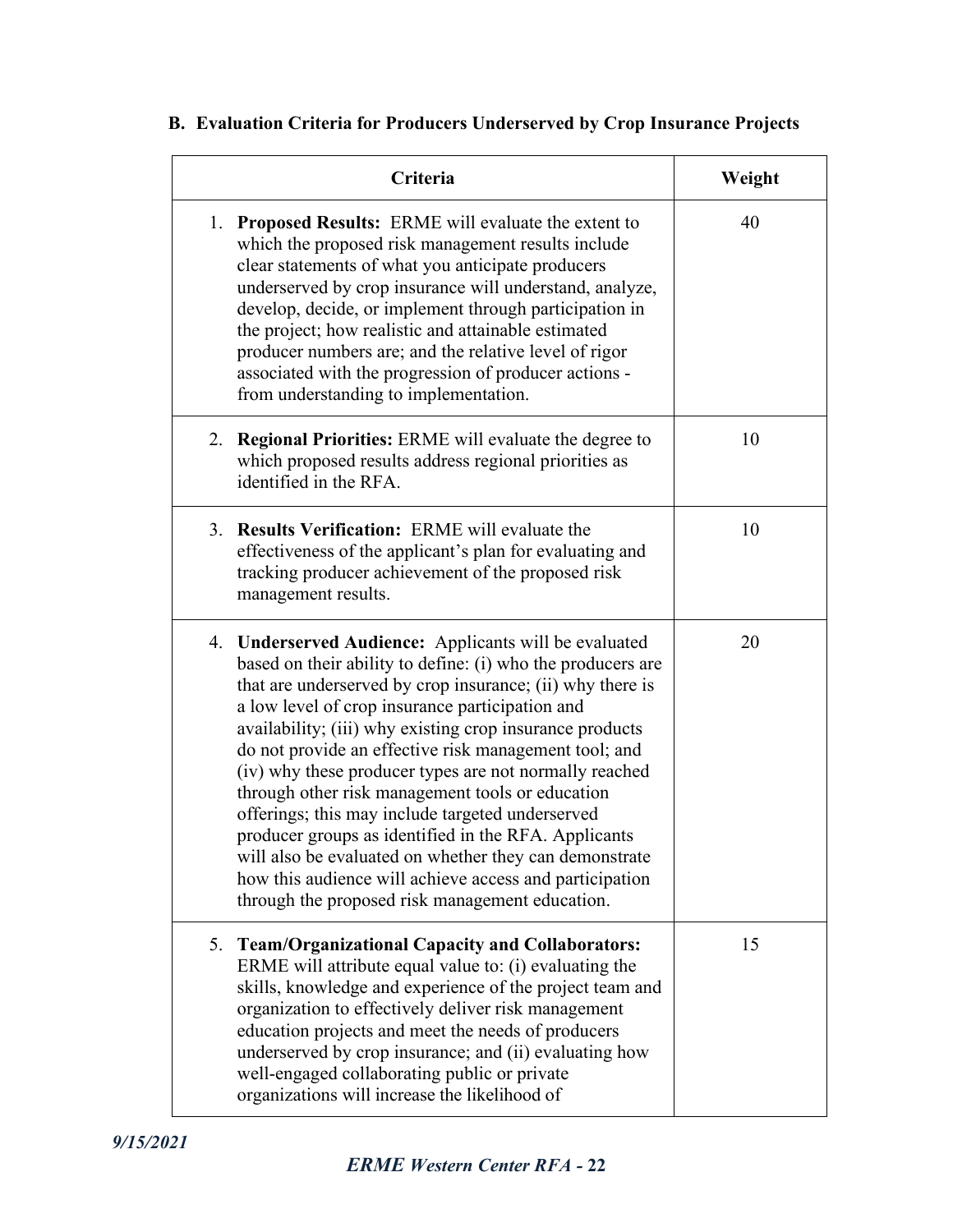| farmer/rancher participation; which includes a<br>commitment to recruit producers underserved by crop<br>insurance.                                                                                                                                                                                                                                                                                                                                                                                                                                                                                     |   |
|---------------------------------------------------------------------------------------------------------------------------------------------------------------------------------------------------------------------------------------------------------------------------------------------------------------------------------------------------------------------------------------------------------------------------------------------------------------------------------------------------------------------------------------------------------------------------------------------------------|---|
| 6. Innovative Approach and Wide Application: ERME<br>will evaluate: (i) the extent to which the project employs<br>innovative approaches to develop or deliver training,<br>materials, or tools – how it is a totally unique and<br>innovative project; and (ii) the extent to which the<br>proposed project might have wide application; including<br>adapting materials to specialized audiences, marketing<br>and promotion techniques, eliciting high interest in crop<br>insurance strategies with new methodologies, or other<br>ideas that would enable the project to have wide<br>application. | 5 |

#### **C. Selection of Reviewers**

Reviewers are selected based upon training and experience in relevant agricultural fields. Reviewers are drawn from a diverse group of experts to create balance in terms of gender, ethnicity, age, and professional expertise.

#### **VI. Award Administration Information**

#### **A. Award Notices**

Following evaluation of applications, all applicants will be notified regarding their status.

1. **Application Notifications and Feedback:** ERME anticipates notification of successful and unsuccessful applicants via email or postal mail by **February 11, 2022**. This notification will be sent only to the Project Director. Applicant feedback will be provided using the procedures established in the Operational Guidelines for the regional ERME Centers.

2. **Successful Applicants:** ERME will advise the applicant that their proposed project has been successfully evaluated and recommended for funding. This notification is not an authorization to begin work. The sub-award agreement is the authorizing document and will be provided to each awardee organization electronically or via postal mail. All sub-award agreements will be finalized by **April 1, 2022**; however, situations may arise over which the regional ERME Center has no control, and which could delay this date.

#### **B. Administrative and National Policy Requirements**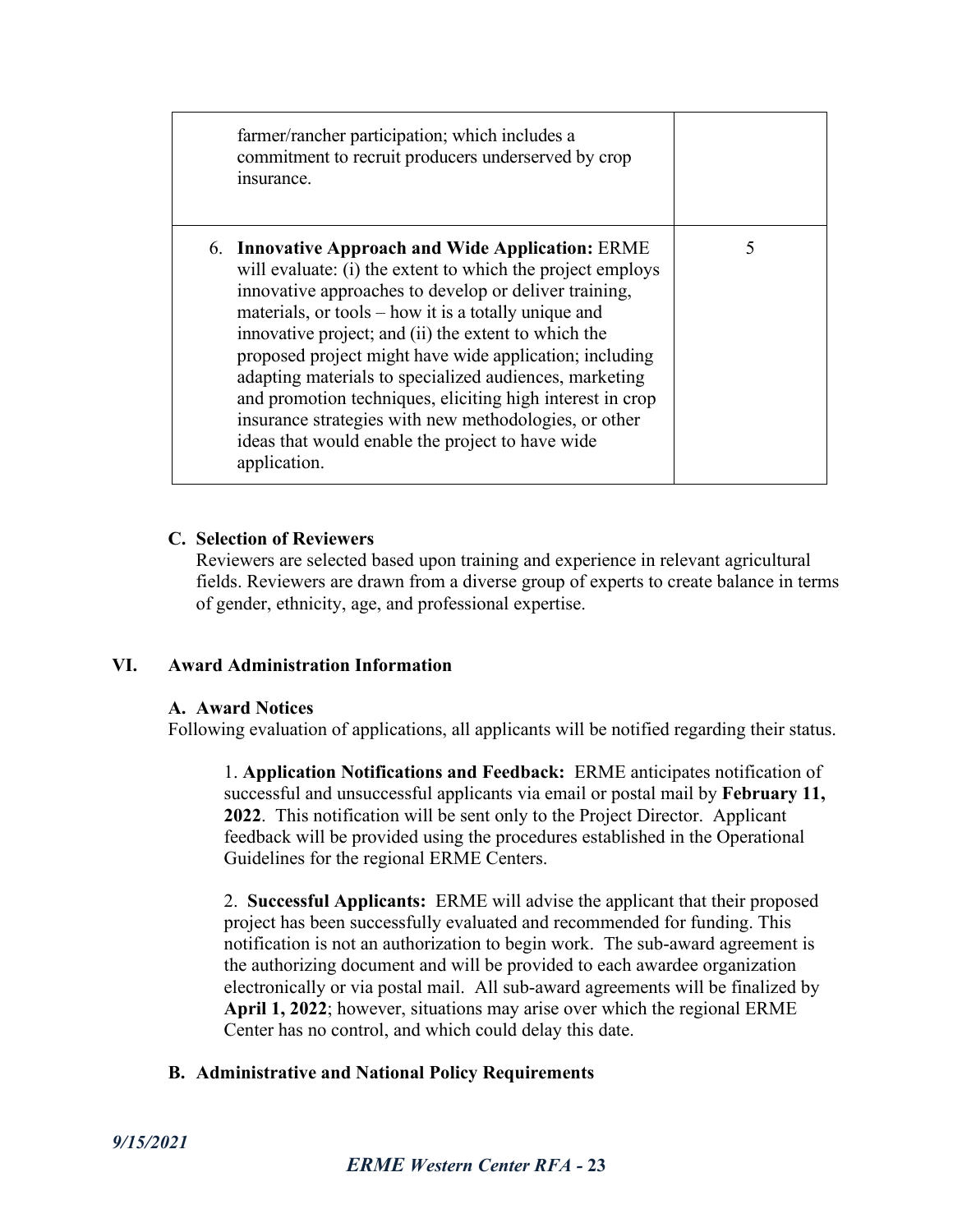A listing and description of general federal regulation and cost principles applicable to sub-award agreements under this RFA are available in Appendix A to the RFA (Budget and Budget Narrative Instructions).

#### **C. DUNS Number and SAM Registration**

In accordance with the Federal Funding Accountability and Transparency Act (FFATA) and the USDA implementation, all applicants must obtain and provide an identifying number from Dun and Bradstreet's Data Universal Numbering System (DUNS). Applicants can receive a DUNS number, at no cost, by calling the toll-free DUNS Number request line at 1-866-705-5711, or visiting the D&B website at [www.dnb.com.](http://www.dnb.com/)

In addition, FFATA requires applicants to register with the System for Award Management (SAM), formerly known as the Central Contractor Registry (CCR). This registration must be maintained and updated annually. Applicants can register or update their profile, at no cost, by visiting the SAM website at [www.sam.gov.](http://www.sam.gov/)

#### **D. Reporting Requirements**

The following reporting requirements will apply to awards provided under this RFA. ERME reserves the right to revise the schedule and format of reporting requirements as necessary in the sub-award agreement.

Award recipients must submit their reports online via the Results Verification System website – the same system where the Application was submitted. The Proposed Results and Project Steps sections of the Application are auto-populated in the online reporting system. A complete set of reporting instructions is provided in the RVS.

- 1. **Quarterly Progress Reports**: Quarterly Progress reports are due on the dates specified by the respective regional ERME Center, to be determined, but consistent across Centers. Additional progress reports may be submitted or report information entered at any time throughout the project period.
- 2. **Invoices** (Financial Reports): Invoices must be submitted quarterly, but may be submitted monthly.
- 3. **Final Report**: The Final Report is due within the time frame directed by each regional ERME Center and must demonstrate that producers achieved the risk management results identified in the Application. After the Final Report has been approved by the regional ERME Center, it becomes a public document available for viewing through the national ERME website: [http://www.ExtensionRME.org.](http://www.extensionrme.org/)
- 4. **Final Invoice**: A Final Invoice must be submitted to the regional ERME Center within the time frame directed by the Center. Final payment may be withheld until all reporting requirements are met.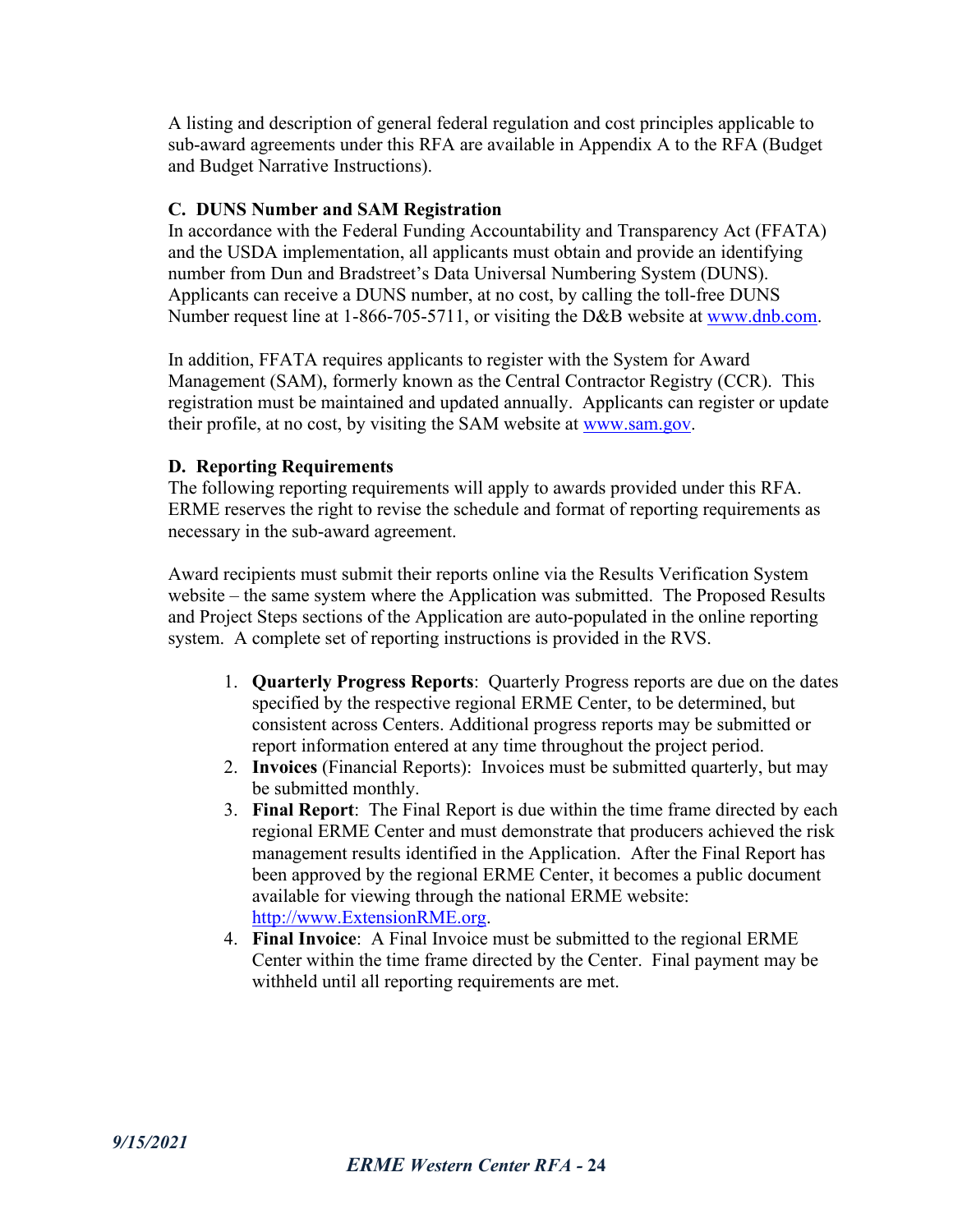#### **VII. Program Contacts**

**[Southern Extension Risk Management Education Center](https://srmec.uaex.edu/)**

**University of Arkansas Division of Agriculture** Ron Rainey, Director 2301 South University Ave Little Rock, AR 72204

Contact: Erica B. Fields at 501-671-2146 or [efields@uada.edu](mailto:efields@uada.edu)

**Northeast Extension [Risk Management Education](http://www.nerme.org/) Center**

**University of Delaware** Laurie Wolinski, Director 112 Townsend Hall Newark, DE 19716-2130

Contact: Michelle McCullough at 302-831-6621 or [mmccull@udel.edu](mailto:mmccull@udel.edu)

**[North Central Extension Risk Management Education Center](http://www.ncerme.org/)**

**University of Nebraska-Lincoln** Brad Lubben, Director 303 Filley Hall Lincoln, NE 68583

Contact: Christine Lockert at 402-472-2039 or [clockert2@unl.edu](mailto:clockert2@unl.edu)

#### **Western Extension [Risk Management Education](https://westrme.wsu.edu/) Center**

**Washington State University Extension** Shannon Neibergs, Director Jo Ann Warner, Associate Director 222 N. Havana Spokane, WA 99202

Contact: Jo Ann Warner at 509-477-2168 or [warnerj@wsu.edu](mailto:warnerj@wsu.edu) Heather Schriver at 541-891-9190 or [hschriver@wsu.edu](mailto:hschriver@wsu.edu)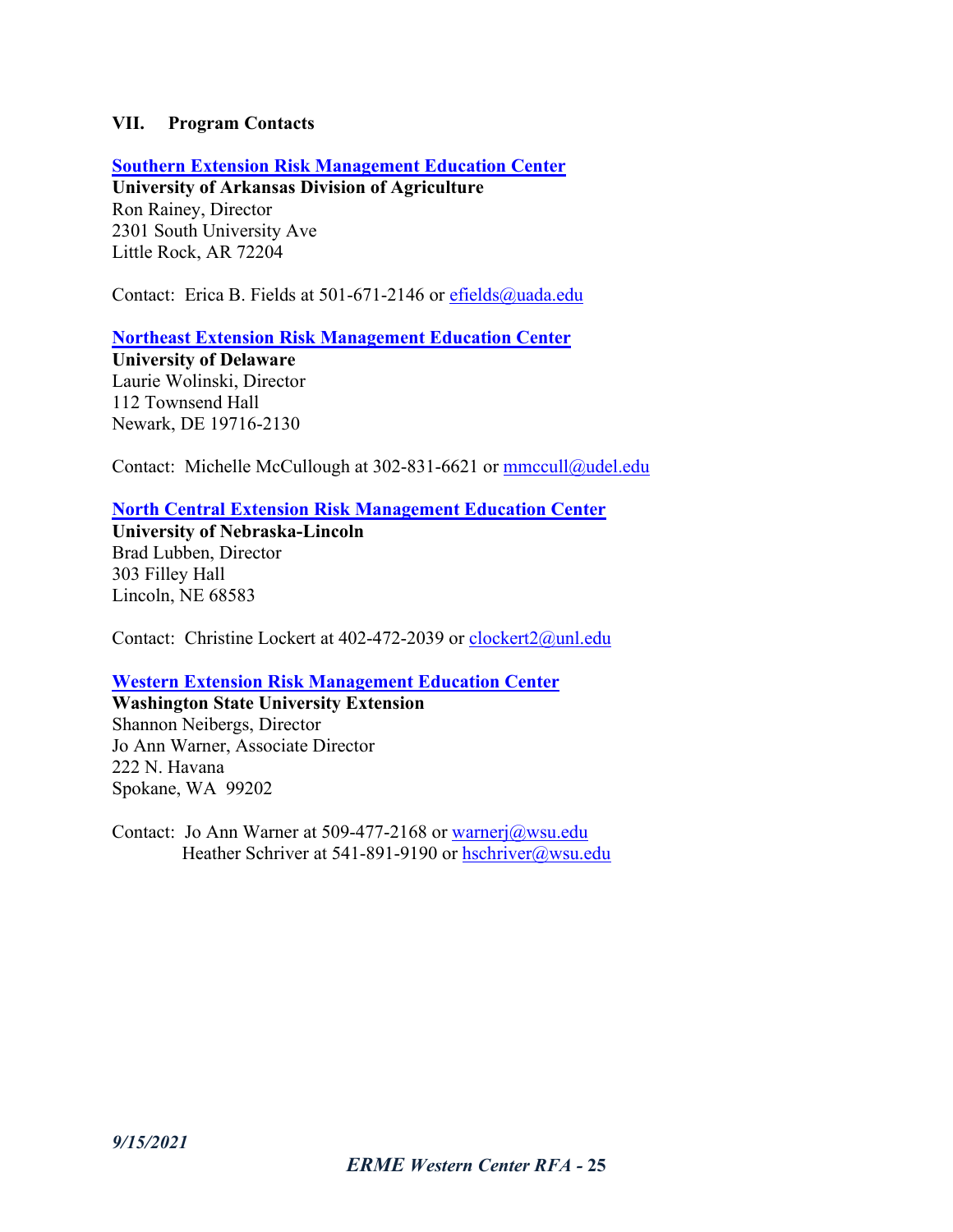#### **Appendix A**

#### *Extension Risk Management Education Competitive Grants Program*

#### **BUDGET AND BUDGET NARRATIVE INSTRUCTIONS**

The Extension Risk Management Education Centers review proposed project costs to make certain those costs are reasonable to the project and allowable per the following federal statutes and regulations that apply to project grants awarded under this program. The statutes include but are not limited to:

• **2 CFR, Part 200 –** Uniform Administrative Requirements, Cost Principles, and Audit Requirements for Federal Awards.

#### **Copies of the applicable Code of Federal Regulations and USDA Federal Assistance Regulations may be found at the following web-site:** <https://nifa.usda.gov/federal-regulations>

To assist in this review, as well as to expedite the award process, applications are required to have both a budget and budget narrative detailing the various line items. The categories listed below are examples of some of the more common items found in project budgets. All items should be described in the narrative in sufficient detail to enable the Centers to determine that the costs are reasonable and allowable for the project per the regulations.

#### **BUDGET SECTIONS A & B:**

**Salaries** – Show the number of work months that will be charged to the project for which salary is paid by USDA [e.g., two project directors on a 12 month project – one will spend 100% of time (12 months) and one will spend 50% of time (6 Months); total work months would be 18 months]. List the funded months in either Academic and Summer or Calendar months depending on the academic appointment of the person. Non-academic institutions would report salary months under the Calendar category.

 Profit and Non-Profit organizations salary rates of pay should not exceed an Executive Level IV salary range (\$172,500/year or \$82.93/hour, effective January 2021). This rate does not include any fringe benefits, G&A, overhead, or other expenses. Rates exceeding this amount must be documented and justified as to why the person or persons command a higher salary rate. Information on future Executive Level IV salary rates may be found at the Office of Personnel Management website: [http://opm.gov.](http://opm.gov/) Click on "Policy", "Pay & Leave", then "Salaries and Wages".

 Please note that only persons employed by the recipient organization should be listed in this category. Those employed elsewhere would be listed as subcontractors or consultants in the "Other Direct Costs" (ODC) category.

Secretarial and Clerical Salaries – The salaries of administrative and clerical staff should normally be treated as indirect (F&A) costs. Direct charging of these costs may be appropriate only if all of the following conditions are met: 1) Administrative or clerical services are integral

*9/15/2021*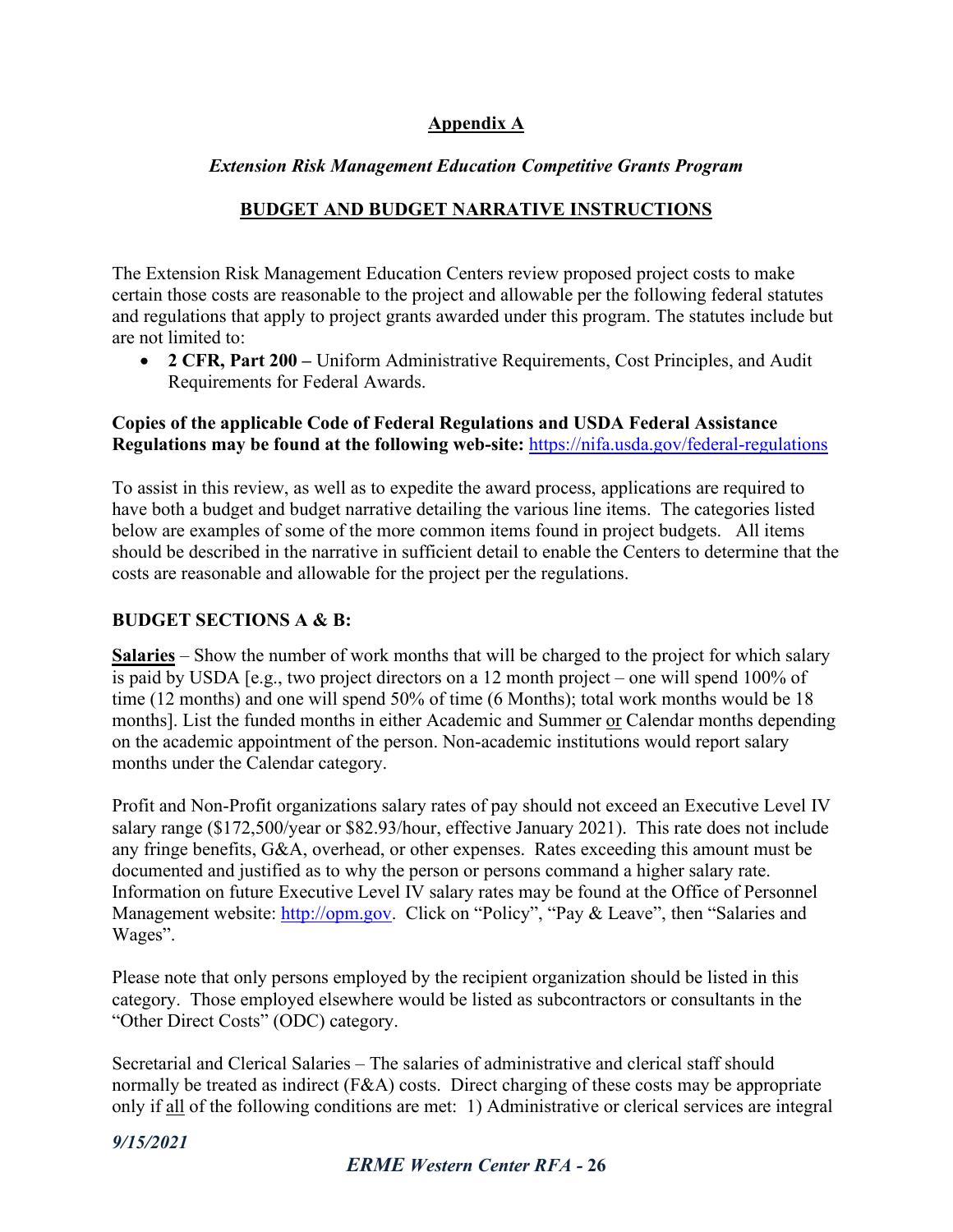to a project or activity; 2) Individuals involved can be specifically identified with the project or activity; 3) Such costs are explicitly included in the budget or have the prior written approval of the Federal awarding agency; and 4) The costs are not also recovered as indirect costs.

**Fringe Benefits** – Show the total of allowable fringe benefits.

#### **BUDGET SECTION C**:

**Equipment** – The purchase of equipment is not allowed under the program. Equipment is defined as an article of equipment equal to or in excess of \$5,000 and having a useful life of more than one year. See Budget Section F.6. for possible alternatives.

#### **BUDGET SECTION D**:

**Travel** – Domestic travel (includes Canada, Mexico and U.S. Possessions). Provide information used in estimating the cost such as: the destination if known, purpose, number of travelers, and estimated cost per trip (e.g., St. Louis, Missouri to attend a conference, 2 persons - \$1,000 ea.). This includes all travel paid directly by the grantee organization.

Use the GSA Domestic Per Diem Rate Schedule if you are unsure of the maximum rates allowable for specific locations. Travel and subsistence should be in accordance with organizational policy. Regardless of the organizational policy, allowances for airfare will not normally exceed round trip jet economy air accommodations.

#### **BUDGET SECTION E:**

**Participant/Trainee Support Costs** – If you are conducting a train-the-trainer project and/or your project has a train-the-trainer component, please consult with your regional Center to determine how these and other similar type costs should be listed.

### **BUDGET SECTION F**:

**Other Direct Costs** (ODC) are those anticipated direct project charges not included in other budget categories. A description and cost must be included in the budget narrative for each item. Items in ODC should be listed with the corresponding dollar amounts, along with an explanation of the costs provided in the Budget Narrative. Examples of items are:

**1. Materials and Supplies** – List project specific materials and supplies with estimated costs. This could include items such as educational or field supplies, software, or office supplies. For items that are not typical materials  $\&$  supplies, a detailed narrative of how the item fits the program must be included. If you are requesting funds for generic or bulk office materials and supplies, these would normally be considered as organizational F&A costs and not treated as Direct Costs.

**2. Publication Costs** – This line is associated with costs related to the publishing of articles in a scientific or technical journal or other type of field/program related publication and is not allowed under this program. Printing of program materials should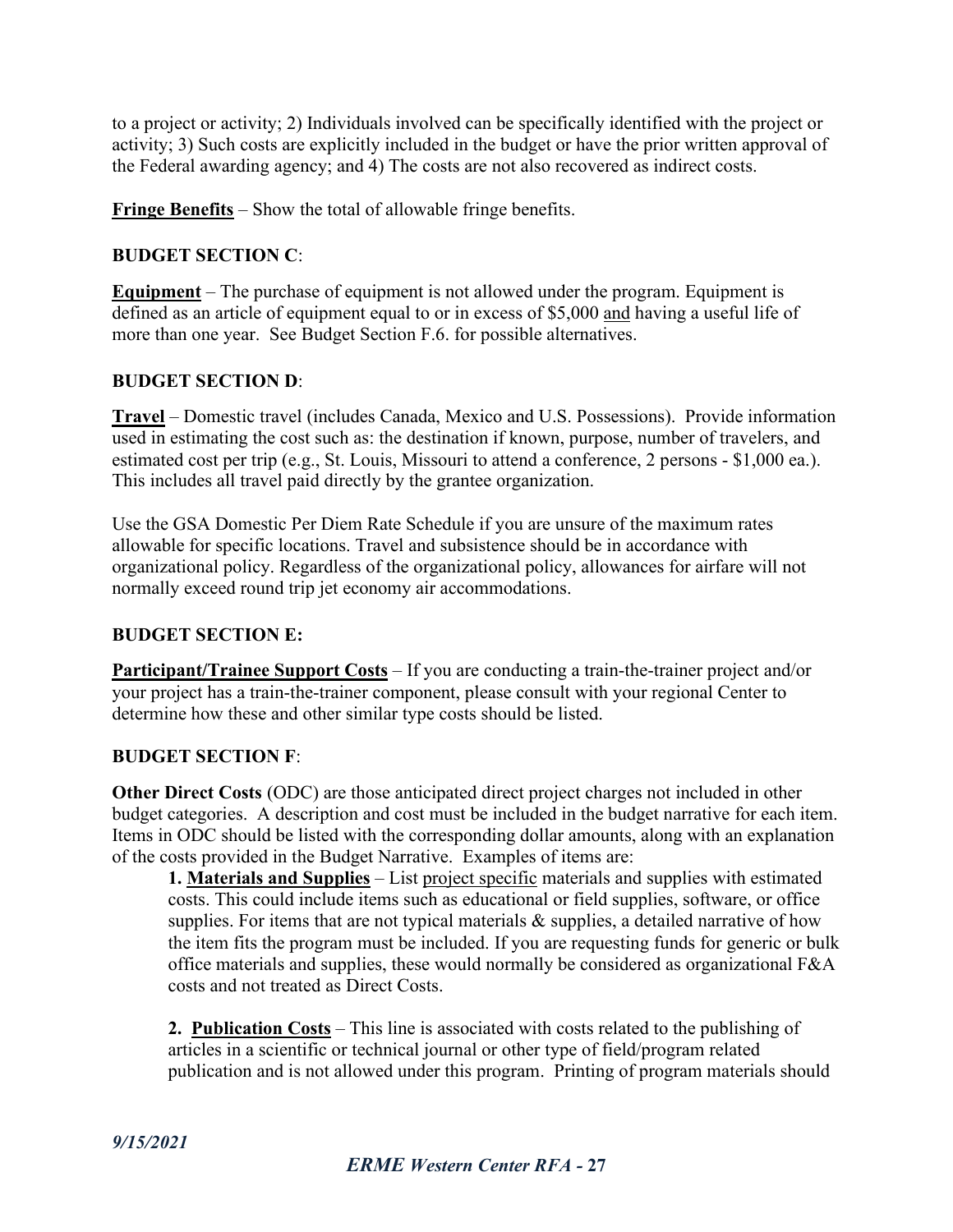be included under "Materials and Supplies". Photocopying costs should be included under the "Other" category.

**3**. **Consultants** – A consultant is someone who renders expert advice in his/her field. The consultant should not be affiliated with the performing organization. This line item in the applicant budget narrative should include the name of the consultant and his/her organization, and a breakdown of the amount being charged to the project (e.g., number of days of service, rate of pay per hour, travel, per diem, etc.). See Sections A&B, Salaries for allowable rates of pay. Each consultant must provide the following documentation to be uploaded as part of the application: 1) Signed Letter of Commitment that also outlines their Scope of Work, rate of pay, # of hours to be paid, travel, etc.; and 2) An abbreviated resume or vita no more than 2 pages in length. These documents should be combined into a complete package and uploaded as a PDF in the Project Team or Project Collaborators section of the application.

**4**. **Computer (ADP) Services** – Computer services are not allowed under the program. This represents the charges associated with the organization's shared computer system (i.e., line charges or computer processing usage costs). Charges for Internet access may be included in this category. Equipment purchases should be listed under "Materials and Supplies" as appropriate.

**5. Sub-awards/Consortium/Contractual Costs** – When a portion of the work proposed will be performed by outside sources, funding may be used to provide sub-awards not to exceed 49 percent of the total funds awarded. All sub-awardees must comply with applicable requirements for sub-awards. The level of detail required for the sub-award budget is the same as the applicant organization. See Sections A&B, Salaries for allowable rates of pay. Please note that any limitation or prohibition of indirect costs on the Program also applies to the sub-awards. This line item in the budget narrative of the applicant organization should list the total amount of funding that will go to the sub-award. The subaward organization must provide the following documentation to be uploaded as part of the application: 1) Letter of Commitment signed by the authorizing representative that also includes a clear Scope of Work outlining their portion of the work to be completed; 2) Separate Budget for their portion of the funding; and 3) A detailed Budget Narrative supporting their portion of the budget. These documents should be combined into a complete package and uploaded as a PDF in the Project Team or Project Collaborators section of the application.

#### **6. Equipment/Facility Rentals/User Fees** –

a**. Equipment Rental** – When there is a need to rent equipment for use on the project, provide information regarding the type of equipment to be rented, the purpose or use on the project, the length of time needed, and the rental rate.

b. **Facility** – When it is necessary to rent office or other facility spaces for project implementation, and the space(s) are located of f-site from the organization's main facility in space not owned by the recipient organization, the cost of the rent may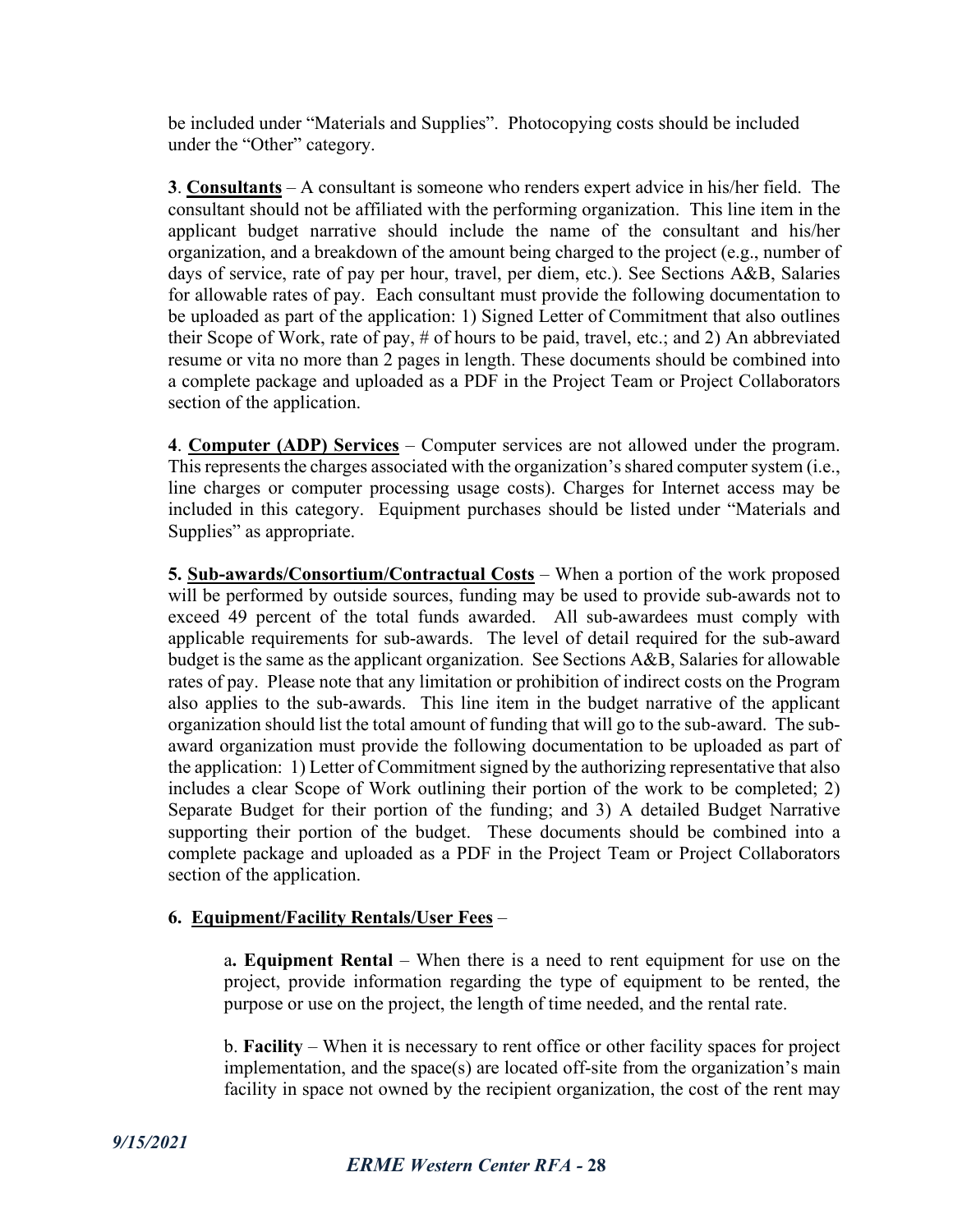be charged against the award if the space is used specifically for the project. The budget narrative should provide details on the normal monthly rental charge and how the rent is pro-rated to the project.

**7. Alterations/Renovations** – Alterations/Renovations are not allowed under the program.

**8. Other** – For other costs not specifically listed above. Identify and provide details of the costs involved. Some of the more common items included in this category are:

a. **Communications** – Mailings, postage, express mail, faxes, and telephone long distance charges. Specific dollar amounts are not required.

b. **Photocopying** – In-house photocopying of materials associated with the program. Photocopying should not be confused with Publications/Page Charges which are costs related to publishing in a journal or commercial printing of brochures and other materials. Specific dollar amounts may not be required.

c. **Service or Maintenance Contracts** – Costs should be in direct correlation to the use of the equipment for the project (i.e., if a particular machine is used 50% of the time for the project, the project should only be charged 50% of the service/maintenance costs). Provide details of the type of equipment and the amount of the service contract to be paid from Federal funds.

d**. Conferences/Meetings** – Costs of holding a conference or meeting are included in this category. Some examples are the rental of facilities and equipment for the meeting, honorariums or fees for trainers or guest speakers, and travel and per diem for participants and speakers. Details of costs for each conference or meeting should be broken out and provided in the budget narrative.

Meals may not be charged as project costs when individuals decide to go to breakfast, lunch, or dinner together when no need exists for continuity of a meeting. Such activity is considered to be an entertainment cost. In contrast, it is NIFA policy that a formal group meeting being conducted in a business atmosphere may charge meals to the project if such activity maintains the continuity of the meeting and to do otherwise will impose arduous conditions on the meeting participants. Breakfast meals are generally not allowable because no continuity of the meeting exists.

e. **Speaker/Trainer Fees –** Information on speakers should include the fee and a description of the services they are providing.

f. **Honorariums** – Honorariums to persons providing a service are allowable. Provide information regarding the honorarium amount (rate of pay) and a brief statement regarding what the person is doing to earn the honorarium.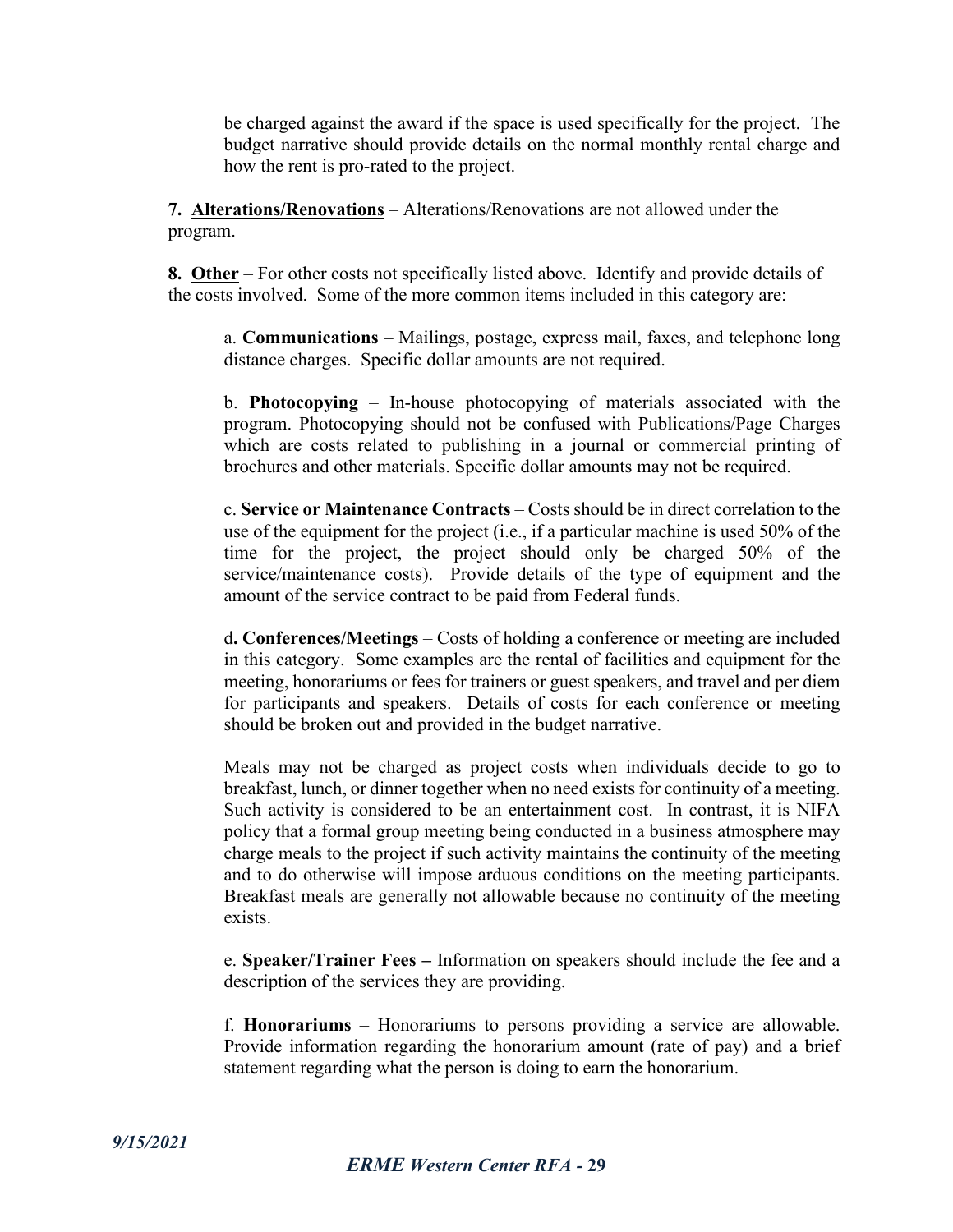#### **BUDGET SECTION H**:

**Indirect Costs** – Indirect costs on awards supported by USDA/NIFA under this program may not exceed the lesser of the institution's official federally negotiated indirect cost rate or 30% of the total Federal funds awarded. If your organization does not have a federally negotiated indirect cost rate, an F&A rate of 10% Modified Total Direct Cost (MTDC) will be allowed. The budget narrative should identify the percentage rate used when calculating the total indirect costs.

#### **Other Items of Note**:

**Cost Sharing/Matching** – ERME does **not** allow matching support, that includes in-kind services, for this program.

#### **UNALLOWABLE COSTS**

The following is a list of selected items of costs which are usually unallowable. This list is not all inclusive. For more information on whether costs are allowable, please refer to 2 CFR 200.420-475 General Provisions for Selected Items of Cost, in the Uniform Guidance: [https://www.ecfr.gov/current/title-2/part-200/subpart-e](https://urldefense.com/v3/__https:/www.ecfr.gov/current/title-2/part-200/subpart-e__;!!JmPEgBY0HMszNaDT!_3KyZcoukSH2LNzp8tasC4Ri1w75IOsaoJusBphXWnWZU-pH9DSaQ9PxxRNo4AUl$)

- Alcoholic beverages
- Entertainment costs
- Promotional give away items such as tote bags, coffee mugs, t-shirts, etc.
- Incentives such as gift certificates, cash, etc. given to entice participation in meetings, surveys, and other events.
- Rent for grantee owned facilities
- Award ceremonies
- Receptions
- Application writing costs
- Meals –

Meals are allowable when they are part of the cost of meetings and conferences, the primary purpose of which is the dissemination of technical information (in such instances the cost of transportation, rental of facilities, speakers' fees, and other items incidental to such meetings or conferences are also allowable). On the other hand, business meals may not be charged as project costs when individuals decide to go to breakfast, lunch, or dinner together when no need exists for continuity of a meeting. Such activity is considered to be an entertainment cost.

Note: Meals consumed while in official travel status do not fall in this category. They are considered to be per diem expenses and should be reimbursed in accordance with the organization's established travel policies subject to statutory limitations.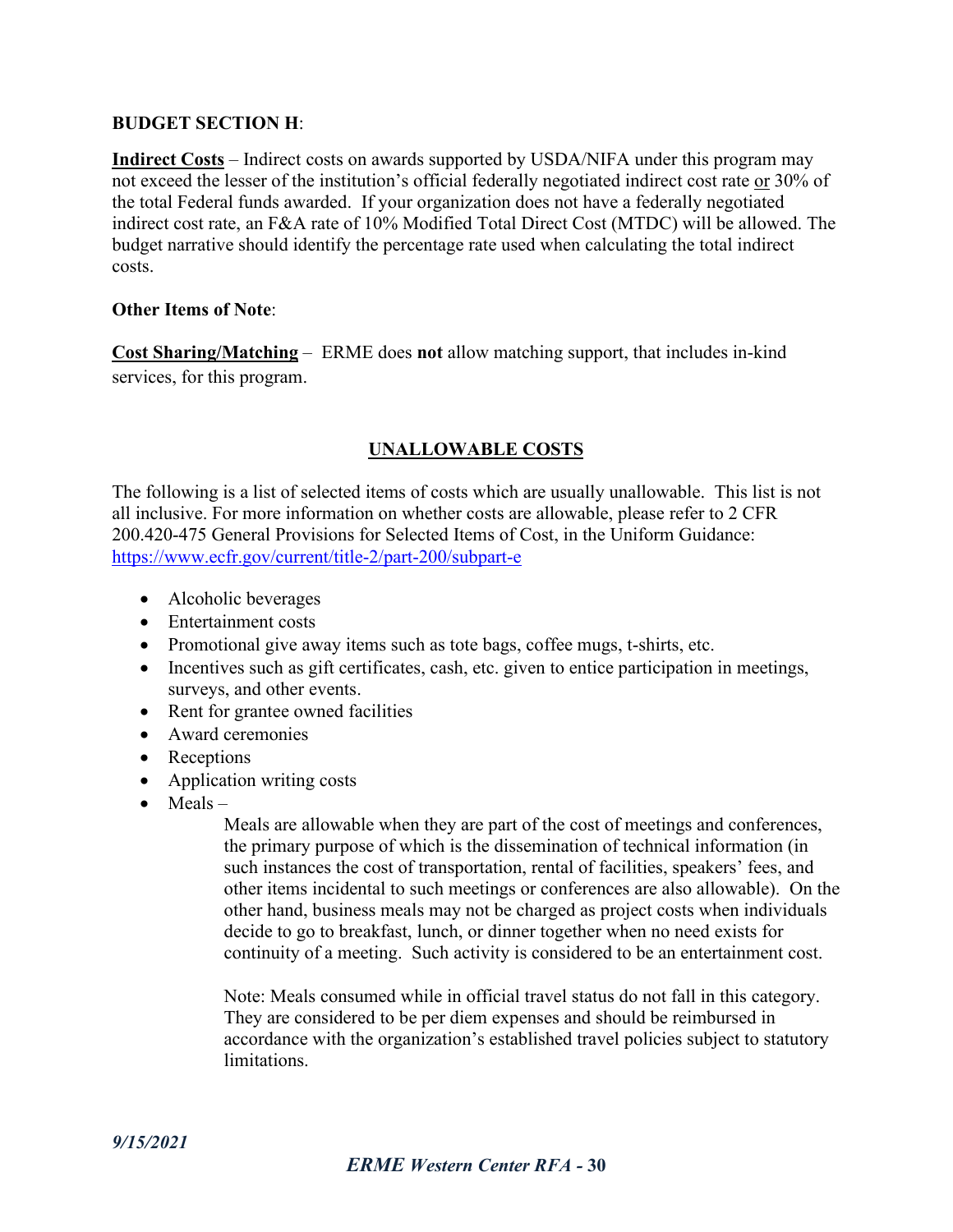#### **Appendix B**

#### **EXTENSION RISK MANAGEMENT EDUCATION COMPETITIVE GRANTS PROGRAM** APPLICATION PACKAGE CHECKLIST

**1. Content of Application Package -** Each section of the application in the RVS should be completed relevant to the specific program area, to include:

#### **Standard Education Projects**

- 
- 
- c. Project Overview k. Project Team
- 
- 
- 
- g. Project Results Narrative o. Budget Narrative
- 
- **Exploratory Projects**
	-
	- b. Project People h. Project Team
	-
	-
	-
	-

# **Producers Underserved by Crop Insurance**

- 
- b. Project People i. Project Team
- 
- d. Underserved Audience 1. Tools and Curriculum
- 
- 
- g. Project Results Narrative o. Required Documents
- h. Audience Emphasis
- a. Project Information i. Review of Past Projects
- b. Project People in the set of project People in the project  $\alpha$  is  $\alpha$  Organizational Capacity
	-
- d. Producer Demand 1. Project Collaborators
- e. Proposed Results m. Tools and Curriculum
- f. Project Steps n. Amount Requested
	-
- h. Audience Emphasis p. Required Documents
- a. Project Information g. Review of Past Projects
	-
- c. Project Overview i. Project Collaborators
- d. Producer Demand i. Amount Requested
- e. Proposed Results k. Budget Narrative
- f. Audience Emphasis l. Required Documents
- a. Project Information i. Organizational Capacity
	-
- c. Project Overview k. Project Collaborators
	-
- e. Proposed Results m. Amount Requested
- f. Project Steps n. Budget Narrative
	-

 **<sup>2</sup>**. **ERME Budget Form –** upload as PDF under Required Documents and confirm that the file uploads correctly.

 **<sup>3</sup>**. **Signed ERME Cover Sheet (SF-424)** – upload as PDF under Required Documents and confirm that the file uploads correctly.